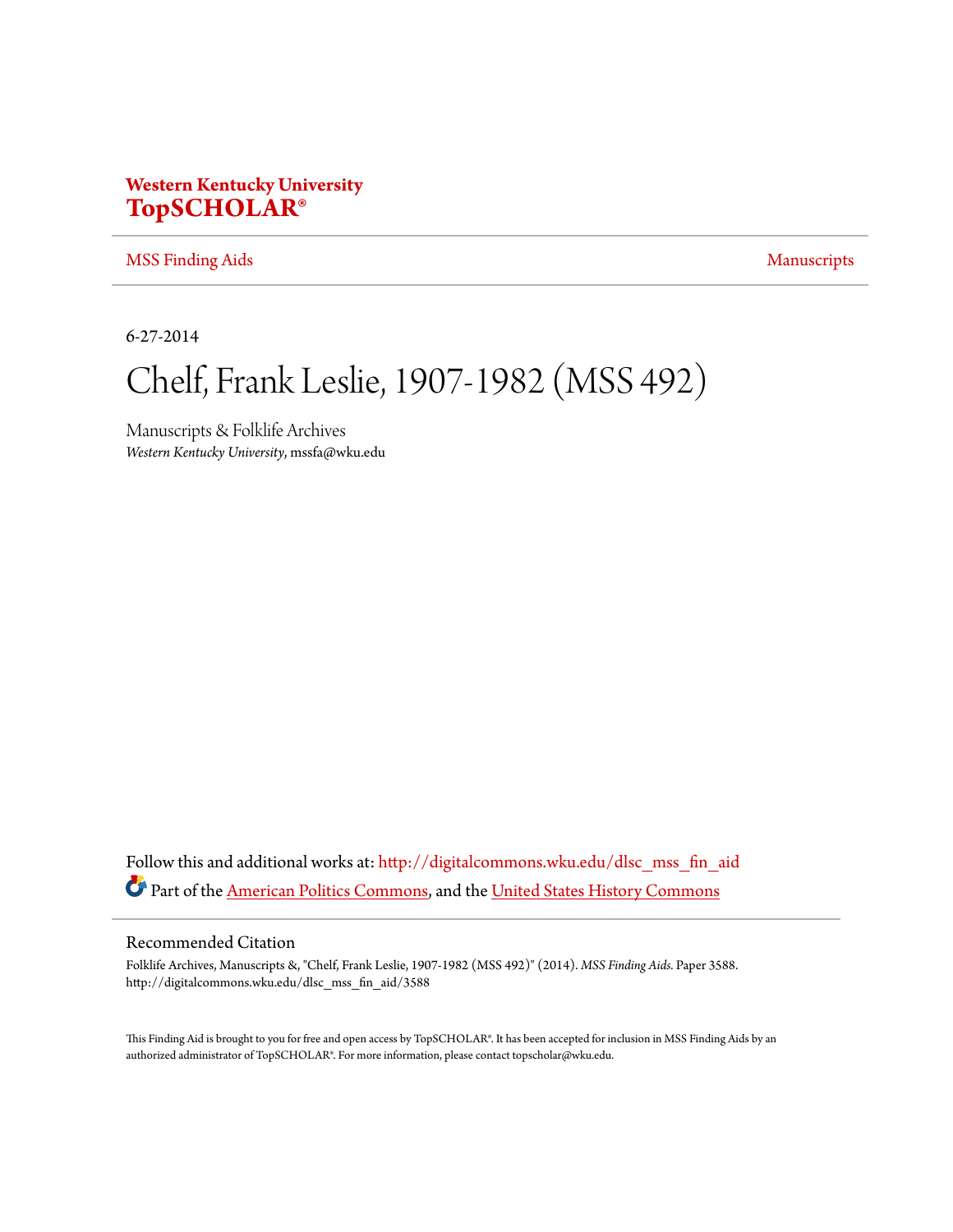Manuscripts & Folklife Archives Department of Library Special Collections Western Kentucky University Bowling Green, KY 42101-1092

#### *Descriptive Inventory*

#### **MSS 492 CHELF, Frank Leslie, 1907-1982**

16 boxes. 140 folders. 2,559 items. 1897-1994. Originals, photocopies, photographs, audiotapes, film.

#### 1971.1.58

#### *BIOGRAPHICAL NOTE*

Frank Leslie Chelf, one of eight children of Weeden S. "Weed" Chelf and Hallie A. Wrather, was born on 22 September 1907 near Elizabethtown, Kentucky. Orphaned at the age of five, Chelf was placed in Louisville's Masonic Widows and Orphans Home of Kentucky along with two younger siblings. About two years later they were reunited with an older sister, Glovie, and a brother, Loy, who made a home for them. Chelf attended St. Mary's College in St. Mary, Kentucky, and graduated from Elizabethtown High School. He then attended Centre College in Danville, Kentucky, and in 1931 received a Bachelor of Laws degree from Cumberland University in Lebanon, Tennessee.

Chelf set up a law practice in Lebanon, Kentucky. After serving as secretary to former Congressman Ben Johnson, chairman of the Kentucky Highway Commission, Chelf decided to enter politics. In 1933, he was elected to the first of two terms as prosecuting attorney for Marion County. During his tenure, he received national attention for the investigation of a brutal 1941 slaying; the case was featured in the September 1941 issue of *Startling Detective Adventures*. Chelf also served as a delegate to the 1936 Democratic National Convention in Philadelphia.

On 1 August 1942, Chelf took a leave of absence from his second term as county prosecutor to serve in the U.S. Army. Commissioned a first lieutenant in the Air Corps, he was discharged due to a physical disability on 10 August 1944 with the rank of major. That same year, Chelf was elected to the U.S. House of Representatives as a Democrat from Kentucky's Fourth District.

Chelf served eleven terms in Congress, surviving redistrictings in 1952, 1956 and 1962, and ultimately representing approximately 50 of Kentucky's 120 counties. A *Louisville Times* article of 31 January 1962 (Box 1, Folder 3) quoted Chelf's characterization of himself as "the most conservative member of the Kentucky delegation." He was one of two Kentucky signers of the 1956 "Southern Manifesto" condemning the *Brown v. Board of Education* school desegregation decision, but voted for the 1957 Civil Rights Act. A supporter of President John F. Kennedy, he nevertheless differed with the administration on foreign aid and minimum wage legislation. His advocacy of liberal immigration laws, particularly for war-displaced persons, was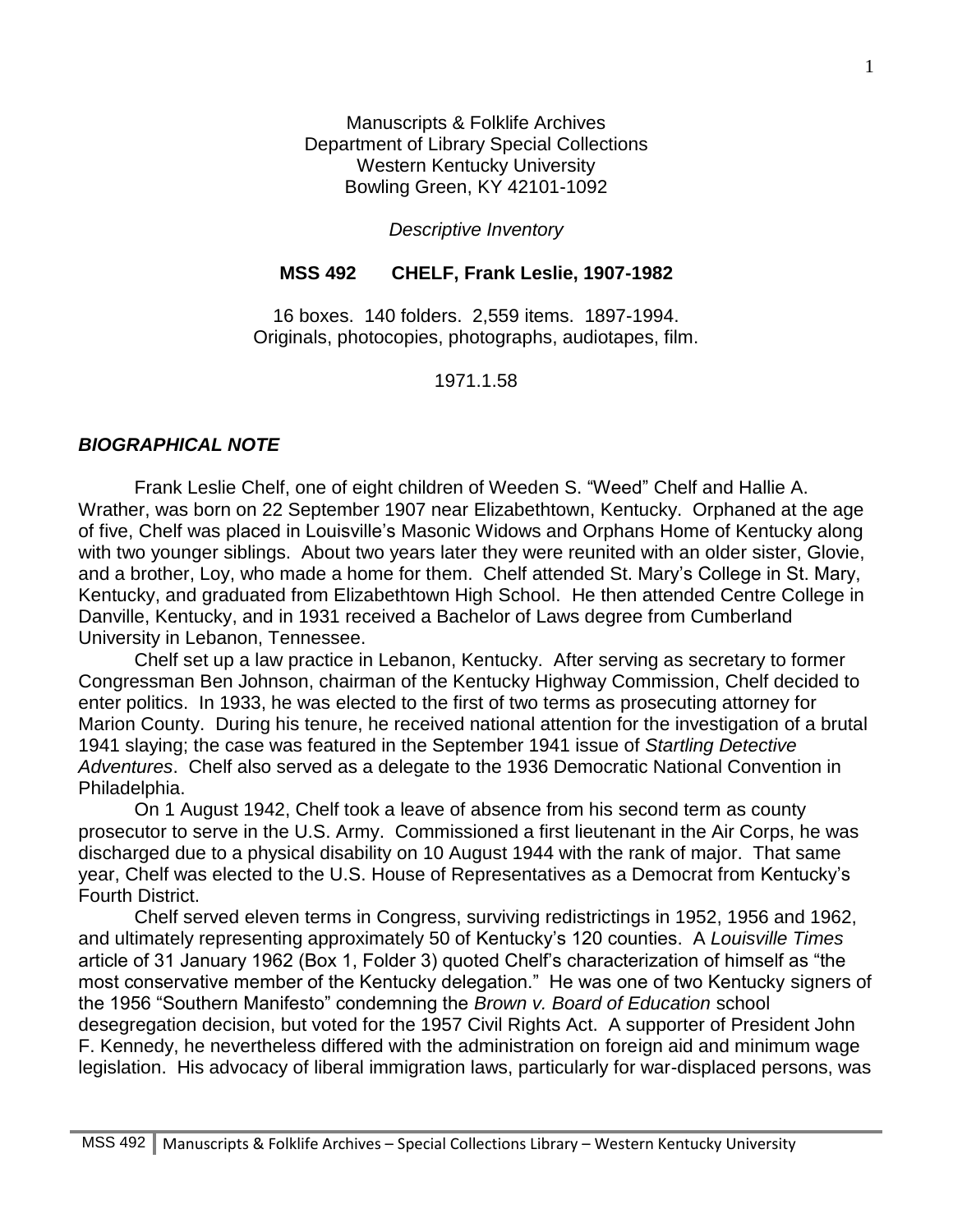tempered by his support for ethnic restrictions. From time to time, he was fond of rousing the House chamber with a "rebel yell."

Chelf's legislative interests and accomplishments included the following:

a. Support of a 1948 bill allowing several hundred thousand displaced persons to emigrate from Europe to the United States. Chelf again took up immigration issues when he attended several meetings of the Intergovernmental Committee for European Migration (I.C.E.M.) in the 1950s and 1960s. (At a delegates' dinner during the 1963 meeting in Geneva, Switzerland, Chelf found himself amid controversy when Congressman Michael Feighan, chairman of the House Immigration Subcommittee, aggressively attacked President John F. Kennedy's civil rights bill and supposed Communist sympathies.)

b. Passage in 1950 of an act authorizing the annual award of the Young American Medal for Bravery, a kind of civilian "medal of honor" to recognize citizens eighteen or younger who attempted acts of life-saving heroism. Chelf first introduced the bill in 1948 after reading about Tommy Gibbs, a South Carolina boy who saved a playmate from being stuck by a train.

c. Introduction in 1951 of a bill to increase the membership of the House of Representatives from 435 to 450. The bill was a response to the pending loss of one of Kentucky's eight House seats to redistricting after the 1950 census. Chelf introduced the bill again in 1961, when another redistricting affected Kentucky and 16 other states.

d. Service in 1952 as chairman of a House Judiciary Committee subcommittee charged with investigating corruption in the Department of Justice and Office of the Attorney General. Chelf earned praise from members of both parties for his leadership.

e. Introduction in 1957 of a bill regulating the censorship of song lyrics by broadcasting companies. Chelf particularly objected to the practice as applied to Stephen Foster songs such as "Swanee River" and "My Old Kentucky Home," in which use of the word "darkies" was banned or altered.

f. Introduction of resolutions in 1960-1963 proposing a constitutional amendment entitling former U.S. Presidents to serve as Senators at Large. Chelf had also introduced a bill in 1957 creating the office of Senate Delegate for former presidents.

g. Introduction in 1962 and 1965 of resolutions proposing a constitutional amendment to limit the term of U.S. Supreme Court justices to fifteen years, unless renewed by the usual reappointment and confirmation process. Chelf had grown concerned with what he viewed as the Court's legislative activism, and with its role in reapportioning congressional districts.

h. Introduction in 1963 of a bill to make Sir Winston Churchill an honorary citizen of the United States. President John F. Kennedy subsequently bestowed the honor by proclamation.

i. Introduction in 1965 of a resolution proposing a constitutional amendment to lengthen the term of members of the House of Representatives from two to four years. Chelf's resolution addressed earlier objections by providing for staggered terms and barring House members from running for the Senate in off years unless they gave up their House seat. President Lyndon B. Johnson supported the measure, but Judiciary Committee Chairman Emanuel Celler was a vigorous opponent.

Faced with another redistricting plan and large debts from funding his re-election campaigns, Chelf announced in February 1966 that he would retire at the adjournment of the 89<sup>th</sup> Congress. On 6 November 1966, however, John J. Moloney, the Democratic candidate for Chelf's seat, died less than two days before the election. Chelf agreed to replace him on the ballot, but lost the election to Republican Eugene "Gene" Snyder.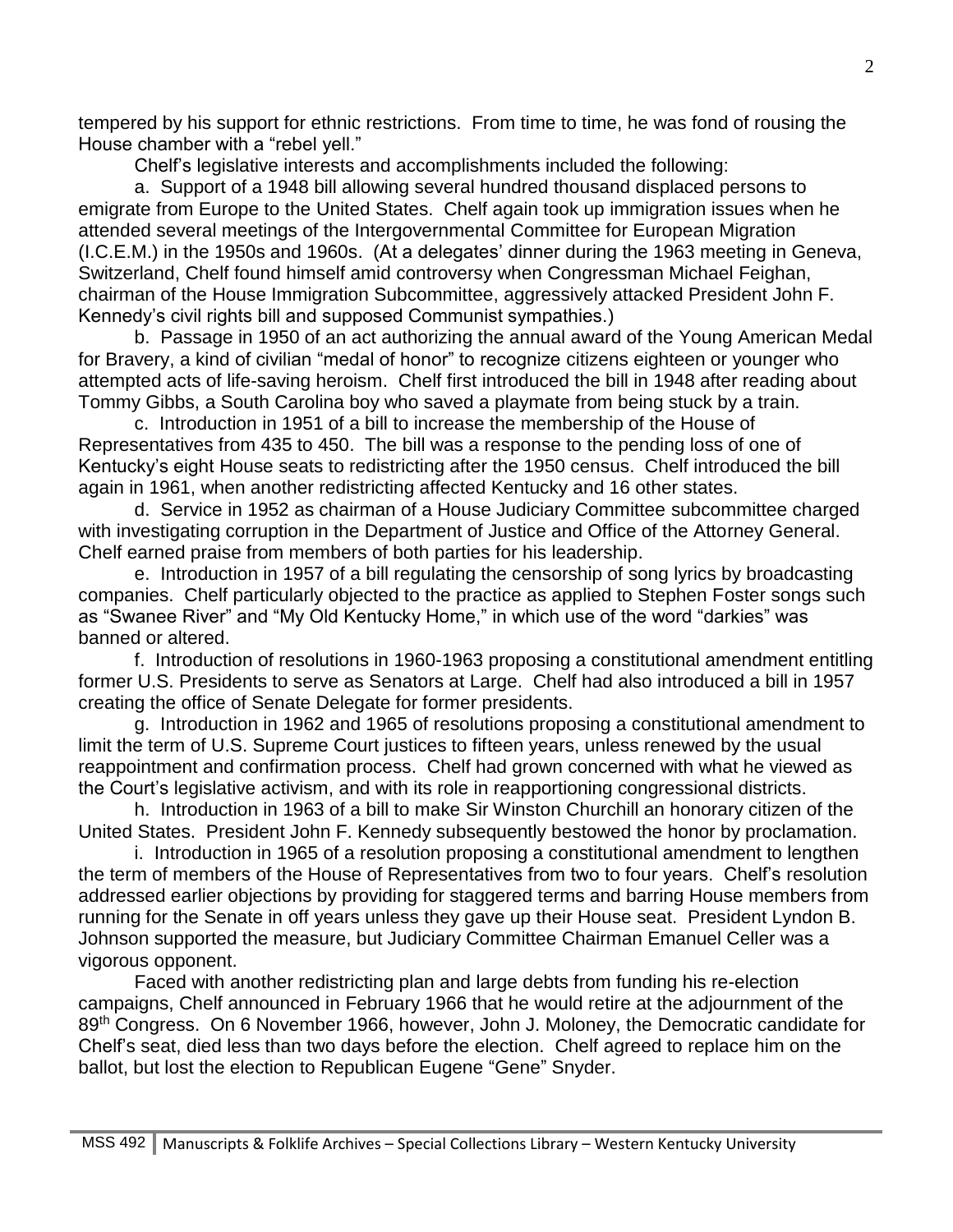After leaving Congress, Chelf obtained his District of Columbia law license with the intention of remaining in Washington as a lawyer and lobbyist, but returned to Lebanon, Kentucky, where he practiced law and consulted on legislative matters. In 1968, he entered the Democratic primary for nomination to the U.S. Senate, but withdrew for health reasons. In 1972, Chelf supported Republican Richard M. Nixon's re-election to the presidency.

Frank Chelf died on 1 September 1982 and was buried in Ryder Cemetery in Lebanon, Kentucky. Chelf and his wife, Margaret Louise Rash, who he married on 12 June 1935, were the parents of three children: Caroline Jane (Mrs. John Collins Polk), Angela Bonnie (Mrs. Tommy Simpson), and Frank Chelf, Jr.

#### *COLLECTION NOTE*

This collection consists of correspondence, legislation, speeches, Congressional records, photographs, audiotapes, film, mementoes and miscellaneous material relating primarily to the political career of Frank L. Chelf, U.S. Representative of Kentucky's Fourth District from 1944- 1966. A collection inventory is in Box 1, Folder 1.

Box 1 includes biographical data on Chelf and his family (Folders 2-5) and miscellaneous personal keepsakes (Folder 6). Of interest (Folder 5) is the 1941 issue of *Startling Detective Adventures* chronicling Chelf's investigation of a murder in Marion County, Kentucky when he was county attorney. Also of interest (Folder 7) is Chelf's diary and loose notes documenting his participation in a 37-day Congressional trip in 1945 to inspect American postwar operations in western Europe. Chelf also visited Great Britain, Scandinavia and the Soviet Union, and kept a record of his activities and impressions. A copy of a 1994 *Filson Club History Quarterly* article based on the diary is included.

Box 2 contains correspondence, clippings, reports, speeches and draft bills relating to Chelf's sponsorship of legislation to authorize the award of the Young American Medal for Bravery. Some information about nominees and recipients is included, as well as two scripts (Folder 6) for "The Young Heroes," a proposed television series dramatizing the actions of medal winners.

Box 3 contains correspondence, clippings, reports and other Congressional records relating to legislative issues in which Chelf was involved. Chelf's work on the 1957 bill to regulate censorship of song lyrics (Folder 1) includes correspondence with broadcasters, editorials, and clippings focusing on Chelf and his argument against censorship. Research and hearings on congressional redistricting and increasing the membership of the House of Representatives (Folder 2) reflect Chelf's interest in the issue in the 1950s and 1960s. Chelf's advocacy of a tax cut in 1962 to boost the economy and facilitate the re-election of Democrats (Folder 3) is documented in a letter to President John F. Kennedy and in correspondence with others from whom he seeks support. Public discussion in the 1960s regarding automobile defects and concerns over safety prompted Chelf to correspond with Henry Ford II and others, to introduce a bill facilitating joint development by auto manufacturers of safety devices, and to offer his services to Ford as a legislative consultant after his retirement from Congress (Folder 4). The remainder of Box 3 (Folders 5-11) contains materials relating to Chelf's involvement, primarily during 1965-1966, in a proposal to amend the Constitution to provide four-year terms for members of the House of Representatives. Included are draft resolutions dating from 1957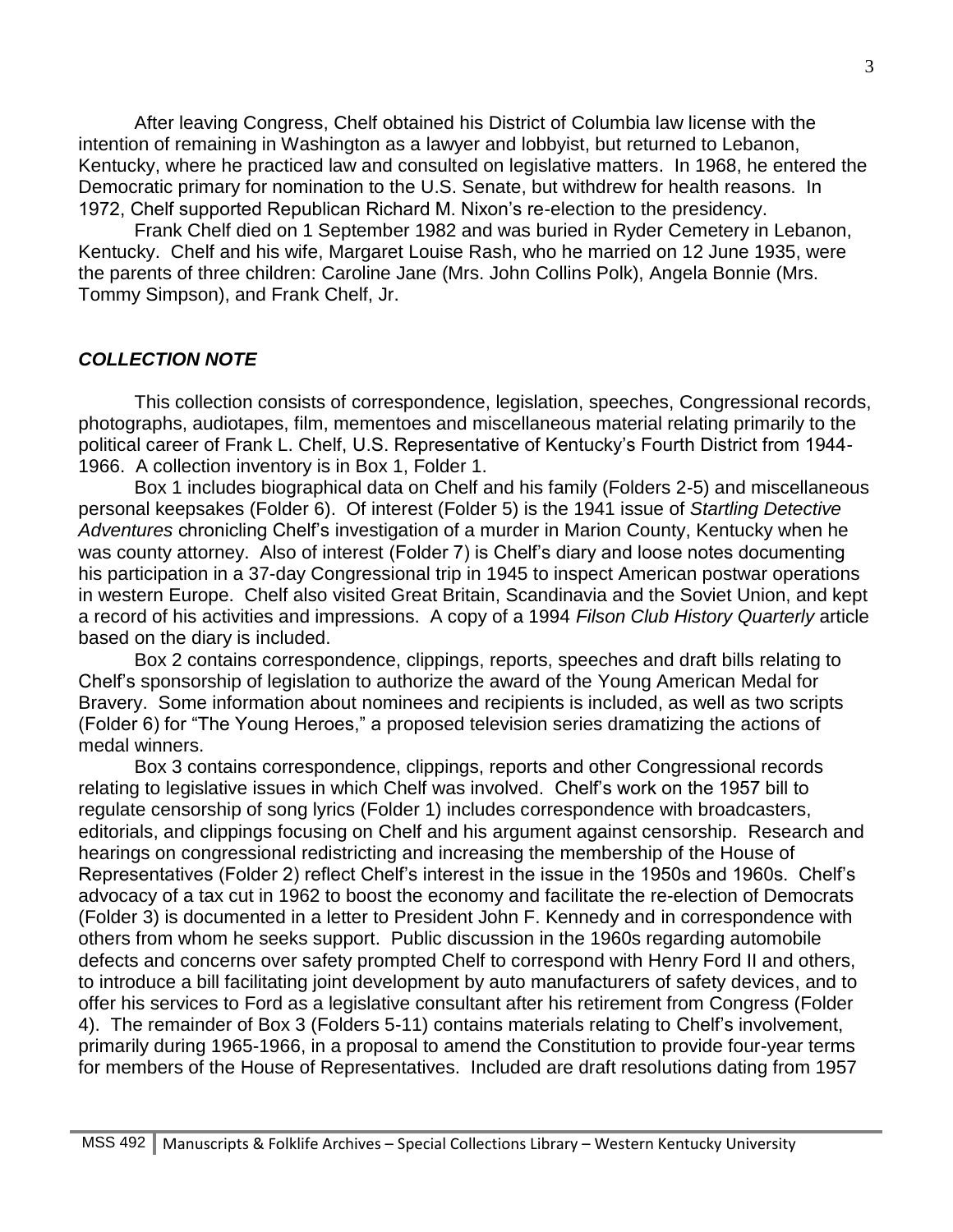(Folder 5), clippings and editorials (Folder 6), research, hearings, speeches and other testimony, and Chelf's letters polling members of Congress on the issue (Folders 7-11).

Box 4 contains bills, resolutions, speeches, clippings, correspondence and other material relating to legislative matters on which Chelf worked in the 79<sup>th</sup> through 89<sup>th</sup> Congresses. Included is summary information on bills and resolutions introduced by Chelf at each session of Congress, selected congressional speeches and portions of debates, and copies of some bills. Included is Chelf's farewell speech to the House on 21 October 1966, and tributes paid to him the next day on the floor of the House (Folder 12). Of interest in Chelf's farewell speech is his recall of his narrow escape on 1 March 1954 from a shooting attack in the House chamber by Puerto Rican nationalists that left five of his colleagues wounded.

Box 5 contains Chelf's voting records in the  $79<sup>th</sup>$  through  $89<sup>th</sup>$  Congresses (Folders 1-4) as well as special correspondence files. His correspondence with Harry S. Truman (Folder 5) was exchanged during and after Truman's presidency and discusses political and legislative matters in which Chelf was involved. Chelf also offers affectionate personal greetings to the man he called "Boss," praises the singing career of Truman's daughter Margaret, and expresses particular support for Truman in the debate over legislation to award pensions to former presidents. Chelf's correspondence with Dwight D. Eisenhower (Folder 6) expresses his admiration for the Republican president and sympathizes with him over their shared experience of surgery for a bowel obstruction. Also included is a business card of Chelf's signed by then-General Eisenhower and used by Chelf as a pass when rushing to catch a plane out of Germany in 1945. Chelf's praise of Winston Churchill and his bill to award Churchill honorary American citizenship drew two letters from Churchill in 1953 and 1963 (Folder 7). Chelf's correspondence with John F. Kennedy (Folder 8) includes President and Mrs. Kennedy's thanks for his support during the election campaign, an inauguration invitation and program, Chelf's call for a congressional briefing following Kennedy's 1961 trip to Europe, White House invitations, and Chelf's expressions of sympathy on the Kennedys' loss of their son in 1963; a printed card of Mrs. Kennedy's acknowledges condolences after the President's assassination. Chelf's correspondence with Richard M. Nixon (Folder 9) includes Nixon's thanks for Chelf's praise of his cabinet and Supreme Court nominees. Chelf's correspondence with and regarding the actress Jane Russell centers on Russell's work through her World Adoption International Fund (W.A.I.F.) to place orphaned children in homes worldwide. Russell participated in the 1960 meeting of the Intergovernmental Committee for European Migration in Naples, Italy, prompting Chelf to procure Kentucky Colonel commissions for her and her assistant Edith Lynch and to promote legislation supporting the adoption program in the United States. Chelf's correspondence with and regarding Lyndon B. Johnson (Folder 11) includes personal greetings, invitations, copies of remarks and statements, and Chelf's letter urging President Johnson to support his proposal for four-year House terms.

Box 6 contains primarily correspondence, both special and general. President Lyndon B. Johnson's speeches (Folder 1) include an autographed copy of his 1965 State of the Union address. Chelf's correspondence with Speaker of the House of Representatives John W. McCormack (Folder 2) dates mostly after Chelf's retirement from Congress and includes personal greetings and Chelf's letter of tribute to McCormack on his 75<sup>th</sup> birthday. Chelf's 1966 letters urging support for Congressman William H. Natcher in the wake of redistricting and an off-year election (Folder 3) include lists of recipients and a copy of a letter Chelf used to solicit support for his own re-election in 1946. Chelf's general correspondence from 1948-1959 (Folder 4) includes a poem he wrote for President Truman after the 1948 election, notes of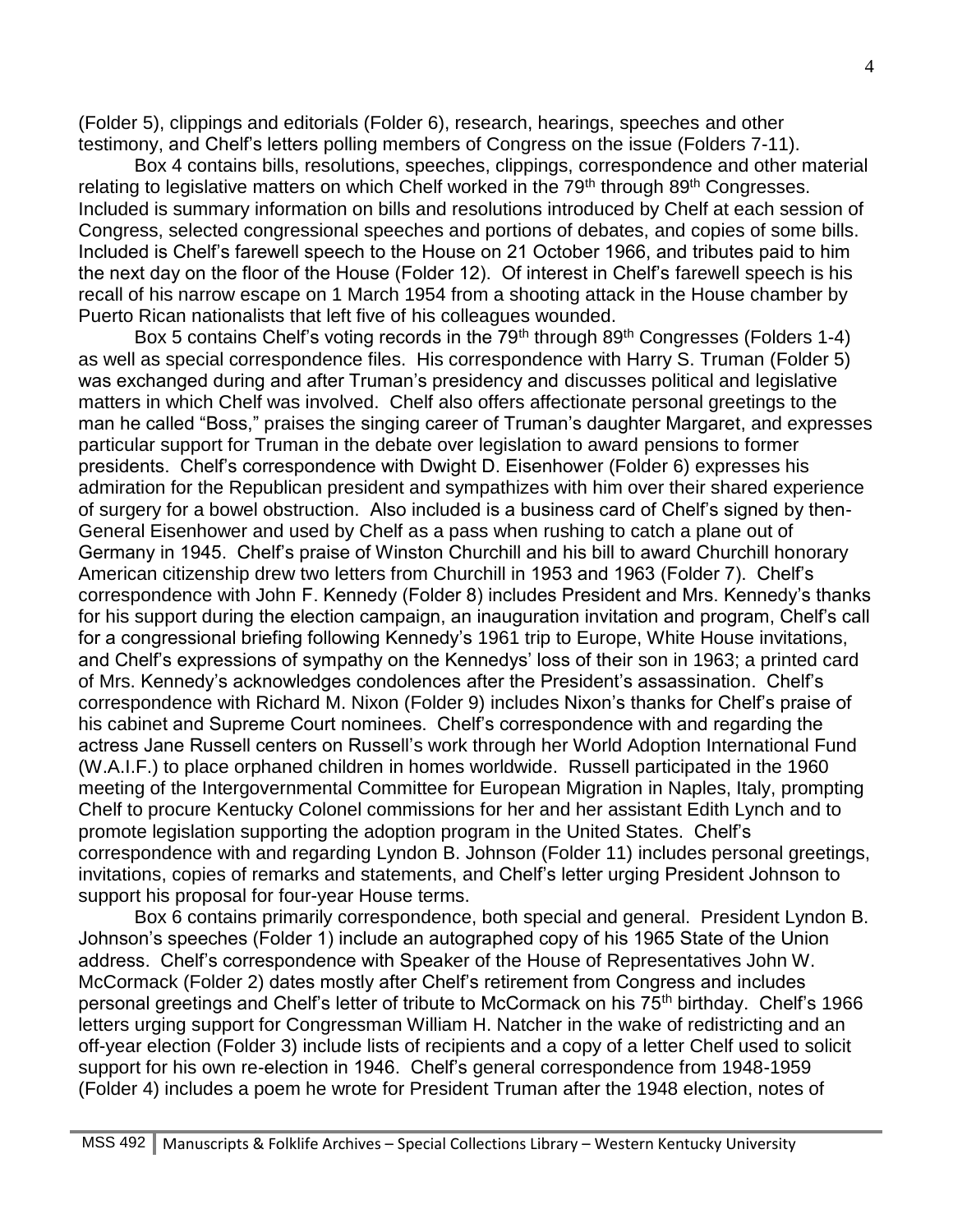greeting and thanks from colleagues and constituents, and several letters from Adlai Stevenson regarding his 1956 presidential campaign. Chelf's general correspondence from 1961-1964 (Folder 5) includes a 1964 statement of his position on Medicare, distribution of new Kennedy half-dollars, and thanks for the gift of a gavel. Chelf's general correspondence from 1965-1966 (Folder 6) includes correspondence regarding the Chelf monument in Lebanon's Ryder Cemetery, some short notes from Vice President Hubert Humphrey, expressions of good wishes on his retirement (including one that praises his bipartisanship during the Eisenhower administration), a letter of praise from entertainer Bing Crosby, a resolution to name a former post office building in Hardin County after Chelf, and letters of admiration for his brief campaign in place of the deceased John Moloney. Chelf's general correspondence from 1967-1972 (Folder 7) includes letters of sympathy, congratulations and good wishes, many of which demonstrate Chelf's bipartisan spirit, to various colleagues and public figures, and their replies; of interest is his letter to Edward M. Kennedy, written just after the Chappaquiddick incident, urging him not to resign from the Senate. Chelf's undated correspondence (Folder 8) includes a memo regarding the debate over the Medicare bill. Also included in Box 6 are greeting cards to and from Chelf (Folders 9 and 10), and Chelf's correspondence with Western Kentucky University (Folders 11 and 12) discussing student constituents and the donation of this collection to the University.

Box 7 primarily contains materials relating to Chelf's election campaigns, and to his retirement from Congress. Election materials include clippings summarizing his election results (Folder 1); clippings regarding redistrictings (Folder 2); and clippings, campaign materials and vote counts relating to Chelf's election and re-elections (Folders 3-6). Chelf's correspondence regarding his retirement from Congress (Folders 7-9) includes his announcement letter sent to Governor Ned Breathitt (Folder 7) as well as expressions of regard from House and Senate colleagues and his replies, many of which continue the discussion of a proposed four-year term for House members (Folders 7-9). Chelf's correspondence regarding his last-minute decision to stand in place of the deceased John Moloney on the 1966 ballot (Folder 10) includes expressions of support from constituents and colleagues, messages from and replies to wellwishers, and Chelf's congratulatory telegram to his opponent, Gene Snyder. Documentation relating to Chelf's admission to the District of Columbia Bar (Folder 11) includes correspondence, his application and certificate of admission. Chelf's correspondence relating to a testimonial dinner held in his honor in Elizabethtown, Kentucky on 14 November 1966 (Folder 12) includes replies to invitations from the dinner's organizers, clippings, telegrams from wellwishers, a resolution of appreciation from citizens of Hancock County, Kentucky, and Chelf's letters of thanks. After he retired, Chelf became involved in the organization and incorporation of Former Members of Congress, Inc. and his file (Folder 13) includes minutes, bylaws, correspondence and membership lists.

Box 8 contains miscellaneous material related to Chelf's career. Included are lists of appointees from his congressional district to military academies (Folder 1); pictorial Congressional directories (Folder 2); passport and travel documents (Folder 3); speeches and remarks, including an address to the 1957 session of the Intergovernmental Committee for European Migration (Folder 4); and various keepsakes, such as a deed from the Abraham Lincoln Birthplace Lands Corporation (Folder 5), guestbooks from his Washington, D. C. office (Folders 8, 9), commemorative stamps and covers (Folders 10, 11), and autographed foreign currency (Folder 12). Correspondence in this box consists of letters exchanged with St. Mary's College and Elizabethtown High School reflecting Chelf's support of his former schools (Folders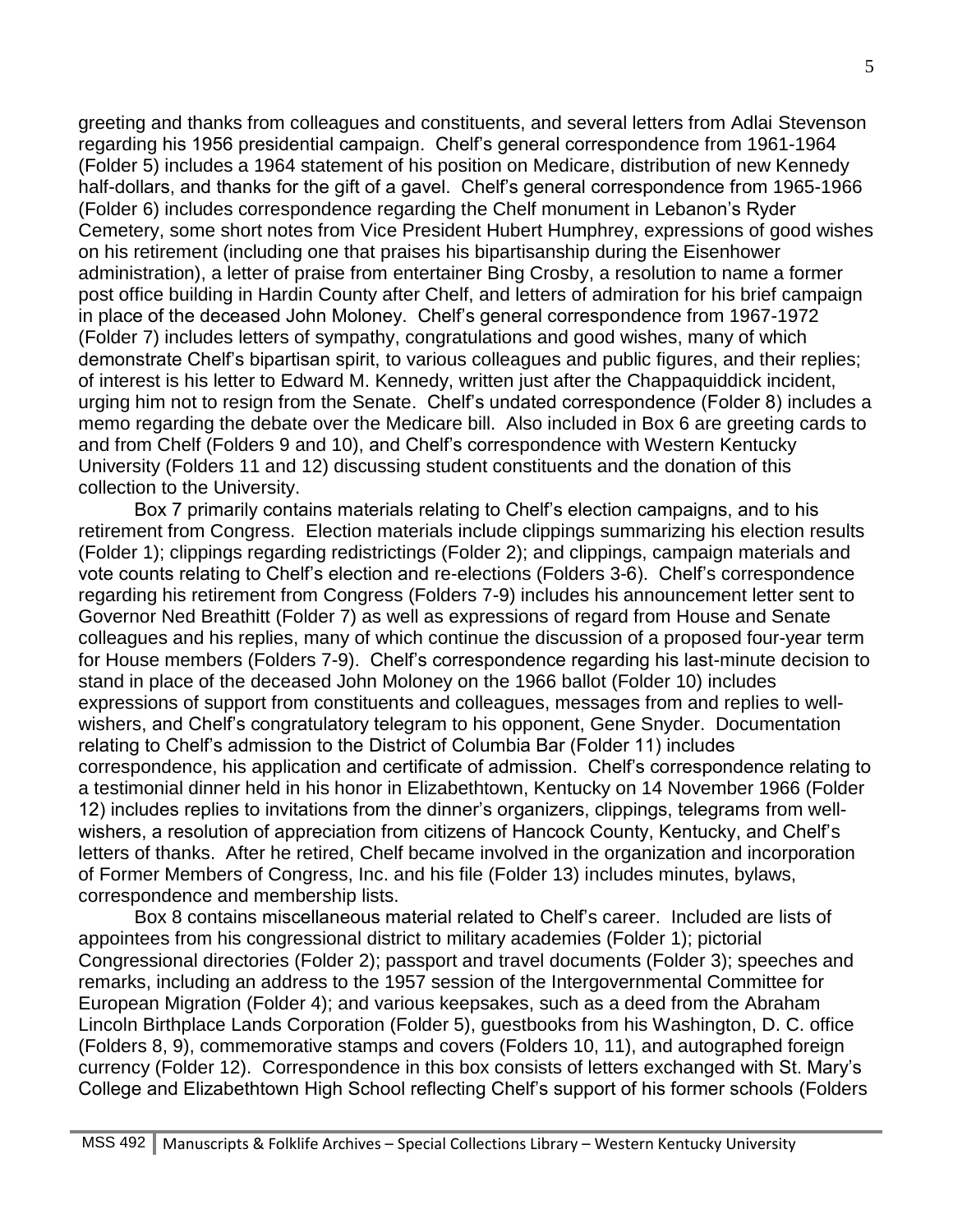6, 7). Also included is miscellaneous printed matter (Folder 13). Oversized items (Folder 14, shelved separately), include Chelf's law diploma and senior law class photograph, a photograph of his U.S. Army Air Force officer graduating class, House Judiciary Committee photographs, and a print of Yousuf Karsh's photograph of President and Mrs. John F. Kennedy.

Box 9 contains photographs of Chelf, his congressional colleagues and other public figures. Many of the photographs of public figures are inscribed to Chelf. Also included are photographs documenting numerous events in Chelf's political career, and the opening of an exhibit at WKU's Kentucky Museum in 1971 showcasing Chelf's donation of this collection to the University.

Boxes 10 and 11 contain audiotape reels of speeches and interviews given by Chelf. Although some are not well identified, they relate to political and legislative matters as well as his election campaigns.

Box 12 contains Dictaphone tapes and film reels relating to Chelf's political career. The dictaphone tapes are technologically obsolete but they include letters and speeches. The film reels include an interview with Chelf by David Brinkley regarding his proposal to allow ex-Presidents to serve as Senators (Folder 12).

Box 13 contains miscellaneous oversized paper items, objects and audiodiscs of Chelf's speeches. The objects consist of gifts and keepsakes: a crucifix from the Abbey of Gethsemani, newly minted coins, the signing pen for Sir Winston Churchill's honorary American citizenship bill, and a cigarette package, the contents of which were shared with Queen Juliana of the Netherlands during a 1951 congressional trip to investigate the European refugee problem. Original political cartoons and sketches of Chelf (Folder 7) include a "Dennis the Menace" cartoon by Hank Ketcham relating to Chelf. Oversized photographs include photos of Congress and of public figures with inscriptions to Chelf (Folder 8); also included (Folder 10) are certificates relating to Chelf's admission to law practice.

Boxes 14-16 contain seven scrapbooks. They consist entirely of clippings dating from 1944-1966 from newspapers in Kentucky, Washington, D.C. and elsewhere containing reports on Chelf's political activity, election campaigns, and retirement. Also included in Box 16 is a folder of loose clippings removed from the scrapbooks.

### *SHELF LIST*

| BOX <sub>1</sub>    | Chelf, Frank Leslie - Biographical                                                      | 1897-1994          | 107 items |
|---------------------|-----------------------------------------------------------------------------------------|--------------------|-----------|
| Folder 1            | Inventory and associated information                                                    |                    | 3 items   |
| Folder 2            | Weeden S. Chelf - Letter and speech;<br>letter with biographical data                   | 1897-1899,<br>1966 | 3 items   |
| Folder <sub>3</sub> | Frank L. Chelf - Biographical data, clippings                                           | 1920-1982          | 67 items  |
| Folder 4            | Frank L. Chelf – Military service certificates                                          | 1944-1947          | 3 items   |
| Folder <sub>5</sub> | Frank L. Chelf – Printed matter containing<br>biographical data; student paper on Chelf | 1941-1955          | 3 items   |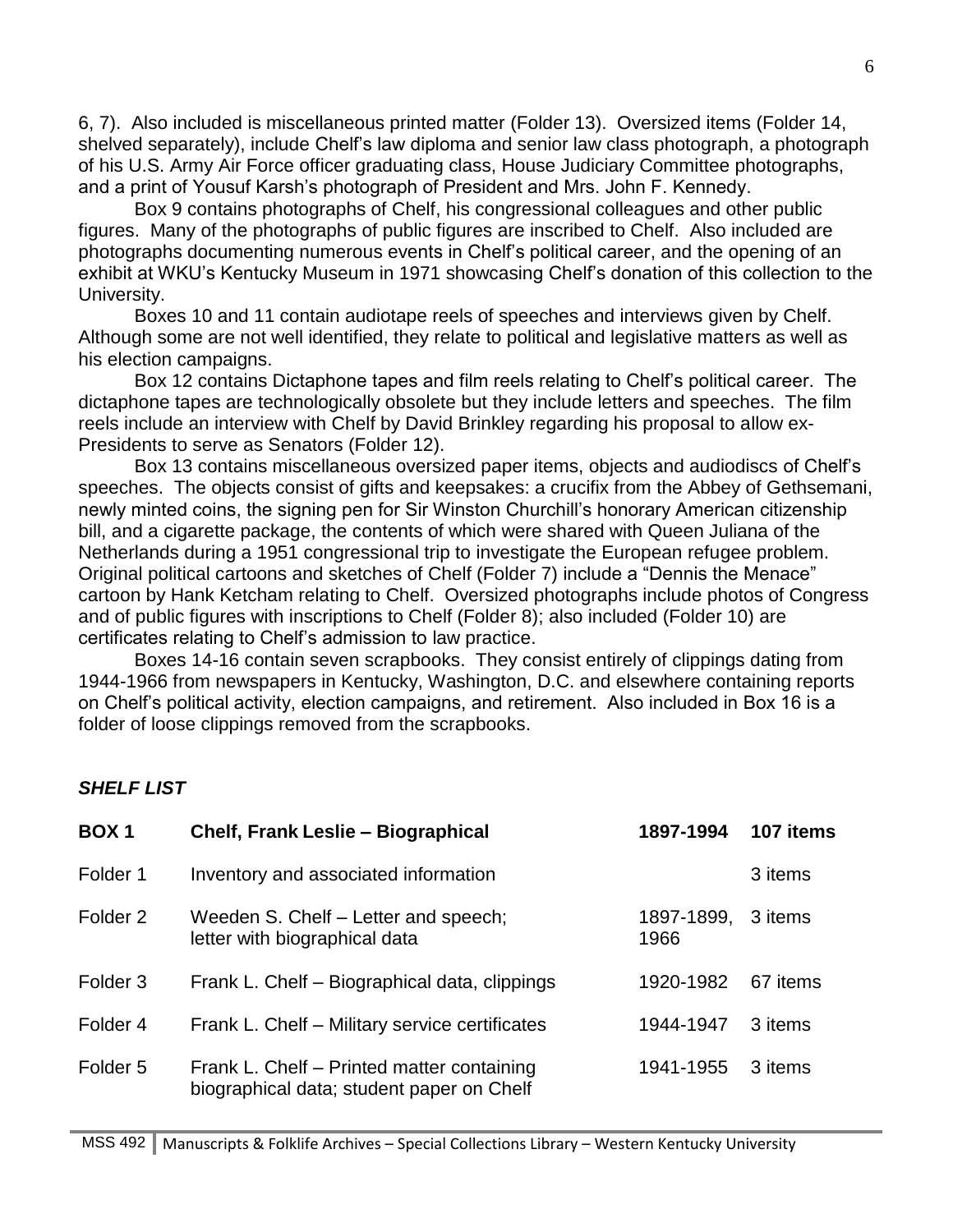| Folder <sub>6</sub> | Frank L. Chelf – Miscellaneous personal items and<br>keepsakes                                                                                    | 1927-1962,<br>n.d. | 14 items  |
|---------------------|---------------------------------------------------------------------------------------------------------------------------------------------------|--------------------|-----------|
| Folder <sub>7</sub> | Frank L. Chelf - Diary, notes of Congressional<br>trip to Europe; Language guides; Filson Club<br>Quarterly article on trip by Nancy Disher Baird | 1945, 1994         | 14 items  |
| BOX <sub>2</sub>    | Chelf, Frank Leslie - Young American Medal<br>for Bravery                                                                                         | 1948-1976          | 250 items |
| Folder 1            | Young American Medal for Bravery – Bills,<br>reports, regulations                                                                                 | 1948-1950          | 11 items  |
| Folder <sub>2</sub> | Young American Medal for Bravery - Speeches,<br>clippings, legislative history                                                                    | 1948-1965          | 29 items  |
| Folder <sub>3</sub> | Young American Medal for Bravery (H.R. 4915,<br>5434) – Correspondence                                                                            | 1948               | 100 items |
| Folder 4            | Young American Medal for Bravery (H.R. 5434) -<br>Correspondence                                                                                  | 1949               | 66 items  |
| Folder <sub>5</sub> | Young American Medal for Bravery (H.R. 5434,<br>157) – Correspondence                                                                             | 1950-1976          | 42 items  |
| Folder <sub>6</sub> | Scripts for "The Young Heroes," dramatizing medal<br>winners John Herrington and Gerald Bergeman                                                  | 1960               | 2 items   |
| BOX <sub>3</sub>    | Chelf, Frank Leslie - Miscellaneous legislation;<br><b>Constitutional amendment to establish four-</b><br>year House terms                        | 1952-1966          | 310 items |
| Folder 1            | H.R. 9115 – Clippings, correspondence regarding<br>censorship of Stephen Foster and other song lyrics                                             | 1957-1958          | 39 items  |
| Folder <sub>2</sub> | Research, hearings regarding increasing House<br>membership and redistricting                                                                     | 1952-1961          | 6 items   |
| Folder <sub>3</sub> | Tax cut proposal - Correspondence                                                                                                                 | 1962               | 40 items  |
| Folder 4            | H.R. 15404 – Correspondence, clippings regarding<br>manufacture of auto safety devices                                                            | 1966-1969          | 34 items  |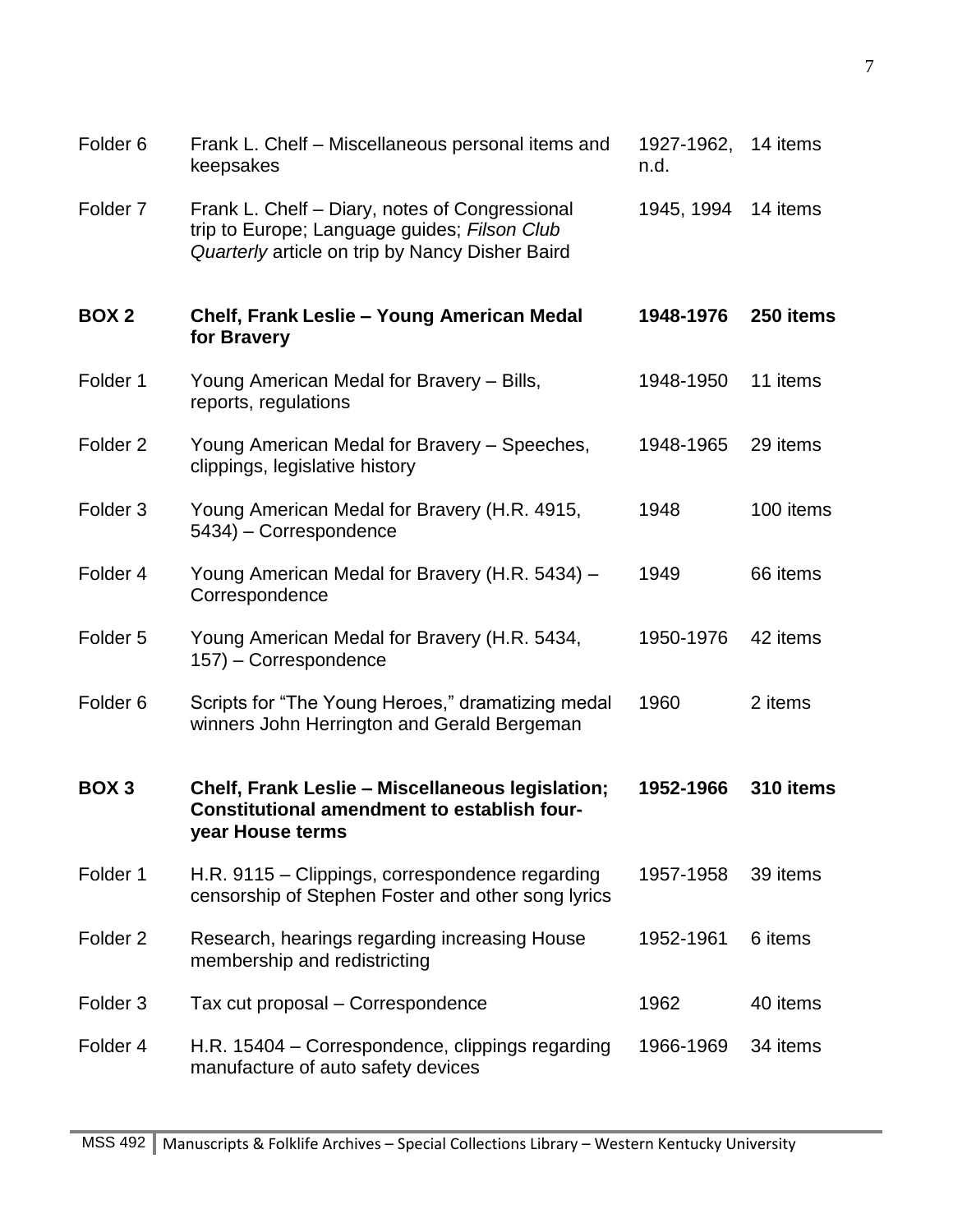| Folder <sub>5</sub> | House and Senate resolutions regarding 4-year<br>House terms                                                                                           | 1957-1966         | 8 items   |
|---------------------|--------------------------------------------------------------------------------------------------------------------------------------------------------|-------------------|-----------|
| Folder <sub>6</sub> | Clippings, opinion pieces regarding 4-year House<br>terms                                                                                              | 1965-1966         | 57 items  |
| Folder <sub>7</sub> | Library of Congress research on 4-year House terms                                                                                                     | 1956-1965         | 2 items   |
| Folder <sub>8</sub> | Correspondence, polling regarding 4-year House<br>terms                                                                                                | Mar.-June<br>1965 | 35 items  |
| Folder 9            | Correspondence, hearings, etc., regarding 4-year<br>House terms                                                                                        | July-Nov.<br>1965 | 34 items  |
| Folder 10           | Correspondence, hearings, etc., regarding 4-year<br>House terms                                                                                        | Jan.-Mar.<br>1966 | 31 items  |
| Folder 11           | Correspondence, polling regarding 4-year House<br>terms                                                                                                | Apr.-Aug.<br>1966 | 24 items  |
| <b>BOX4</b>         | Frank L. Chelf - U.S. Congress - Bills,<br><b>Resolutions, Speeches</b>                                                                                | 1945-1967         | 179 items |
| Folder 1            | 79 <sup>th</sup> -81 <sup>st</sup> Congress – Bills, resolutions, speeches                                                                             | 1945-1951         | 19 items  |
| Folder <sub>2</sub> | 82 <sup>nd</sup> -84 <sup>th</sup> Congress - Bills, resolutions, speeches                                                                             | 1951-1956         | 13 items  |
| Folder <sub>3</sub> | 85 <sup>th</sup> Congress – Bills, resolutions, speeches                                                                                               | 1957-1959         | 3 items   |
| Folder 4            | 86 <sup>th</sup> Congress – Bills, resolutions, speeches                                                                                               | 1959-1961         | 25 items  |
| Folder <sub>5</sub> | 86 <sup>th</sup> Congress - Bill (H.R. 1860), correspondence<br>regarding Jovenal Gornes Verano                                                        | 1960-1961         | 10 items  |
| Folder <sub>6</sub> | 87 <sup>th</sup> Congress – Bills, resolutions, speeches                                                                                               | 1961-1962         | 16 items  |
| Folder <sub>7</sub> | 87 <sup>th</sup> Congress – Bill (H.R. 1998) correspondence,<br>clippings regarding increasing seats in House                                          | 1961-1962         | 5 items   |
| Folder <sub>8</sub> | 87th Congress - Bill (H.R. 9504), correspondence<br>regarding Trade Agreements Act                                                                     | 1961              | 6 items   |
| Folder <sub>9</sub> | 87 <sup>th</sup> -88 <sup>th</sup> Congress - Resolution (H.R. 1163),<br>correspondence regarding term limitations on<br><b>Supreme Court Justices</b> | 1962-1964         | 7 items   |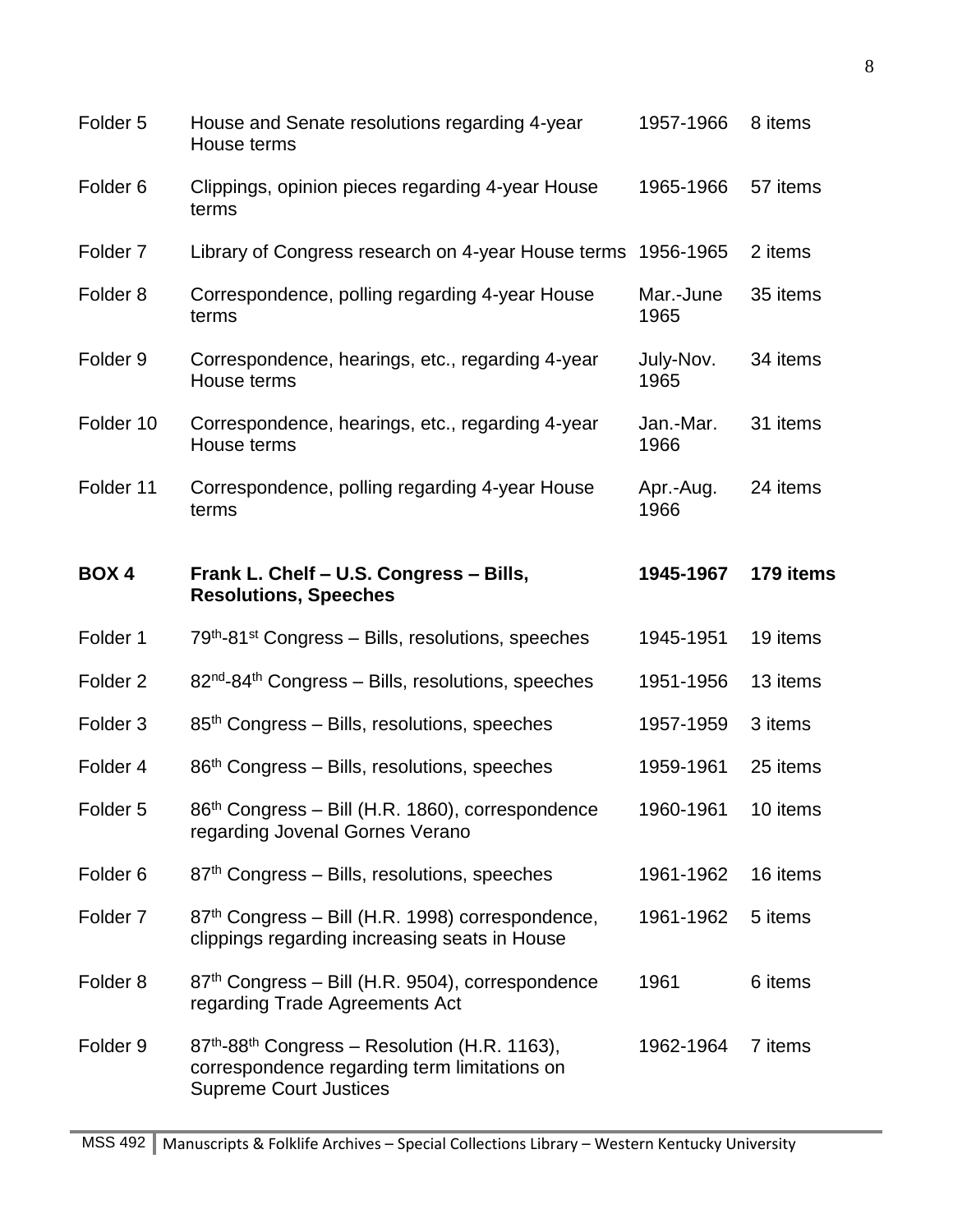| $88th$ Congress – Bills, resolutions, speeches                                       | 1963-1964 | 30 items  |
|--------------------------------------------------------------------------------------|-----------|-----------|
| 88 <sup>th</sup> Congress – Private relief bills                                     | 1963      | 16 items  |
| $89th Congress – Bills, resolutions, speeches$                                       | 1965-1967 | 29 items  |
| Frank L. Chelf - Voting records; Congressional<br><b>Correspondence</b>              | 1945-1971 | 261 items |
| Voting records $-79th$ -81 <sup>st</sup> Congress                                    | 1945-1950 | 8 items   |
| Voting records $-82^{\text{nd}}-84^{\text{th}}$ Congress                             | 1951-1956 | 6 items   |
| Voting records $-85$ <sup>th</sup> -87 <sup>th</sup> Congress                        | 1957-1962 | 6 items   |
| Voting records $-88$ <sup>th</sup> -89 <sup>th</sup> Congress                        | 1963-1966 | 4 items   |
| Correspondence, clippings - Harry S. Truman<br>and family                            | 1949-1971 | 108 items |
| Correspondence - Dwight D. Eisenhower                                                | 1945-1959 | 17 items  |
| Letters, speeches, relating to honorary U.S.<br>citizenship for Winston S. Churchill | 1953-1955 | 8 items   |
| Correspondence – John F. Kennedy and<br>Jacqueline Kennedy                           | 1960-1963 | 23 items  |
| Correspondence - Richard M. Nixon                                                    | 1957-1971 | 9 items   |
| Correspondence - Jane Russell                                                        | 1960-1964 | 22 items  |
| Correspondence - Lyndon B. Johnson                                                   | 1949-1968 | 50 items  |
| <b>Frank L. Chelf - Correspondence</b>                                               | 1944-1972 | 322 items |
| Lyndon B. Johnson - Speeches                                                         | 1964-1965 | 4 items   |
| Correspondence - John W. McCormack                                                   | 1962-1970 | 24 items  |
| Letters in support of William H. Natcher                                             | 1966      | 14 items  |
|                                                                                      |           |           |
|                                                                                      |           |           |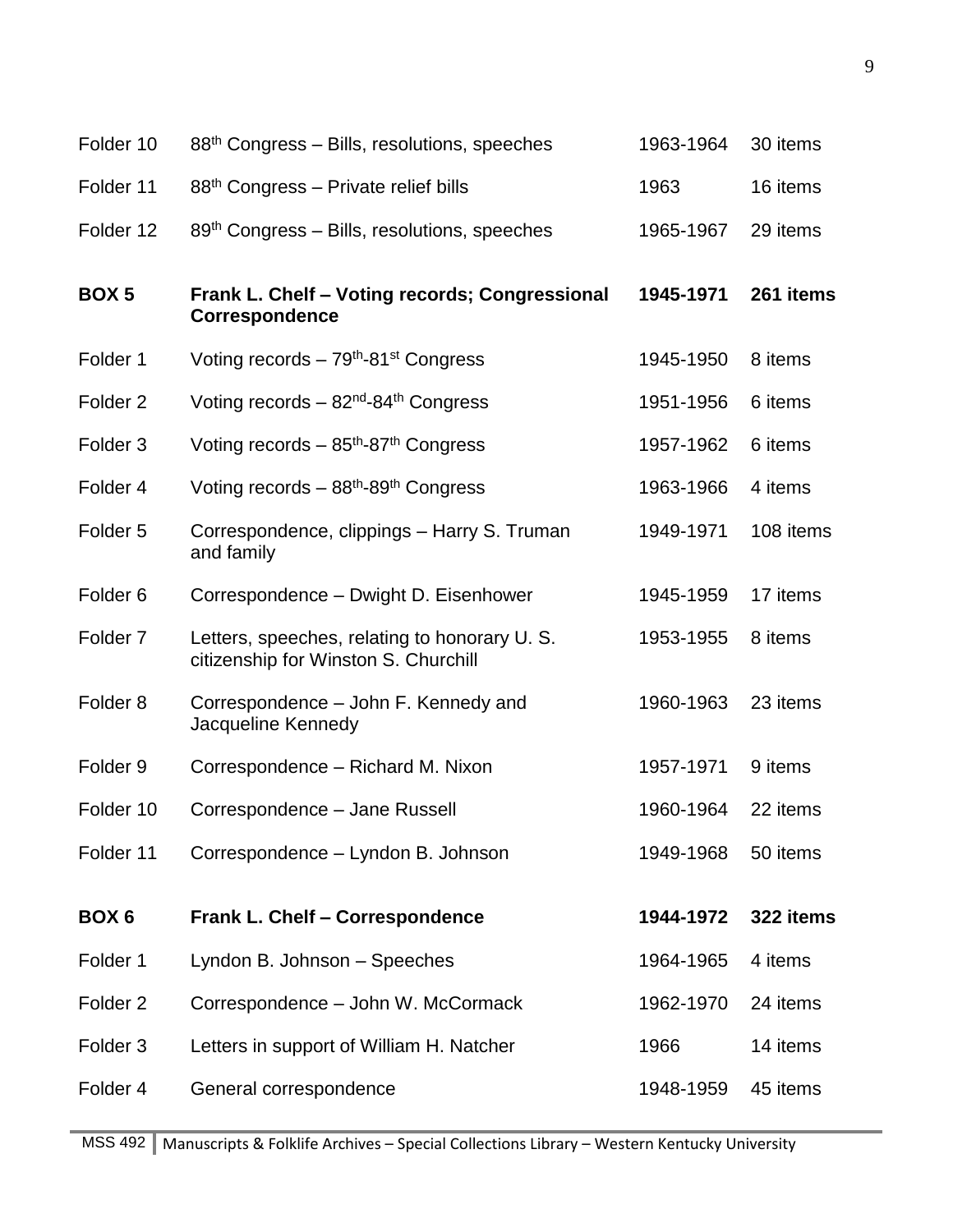| Folder <sub>5</sub> | General correspondence                                                                                | 1961-1964               | 97 items  |
|---------------------|-------------------------------------------------------------------------------------------------------|-------------------------|-----------|
| Folder <sub>6</sub> | General correspondence                                                                                | 1965-1966               | 32 items  |
| Folder <sub>7</sub> | General correspondence                                                                                | 1967-1972               | 53 items  |
| Folder <sub>8</sub> | General correspondence                                                                                | n.d.                    | 4 items   |
| Folder <sub>9</sub> | Christmas cards from Chelf                                                                            | 1963-1971               | 2 items   |
| Folder 10           | Birthday cards to Chelf                                                                               | 1964                    | 21 items  |
| Folder 11           | General correspondence - Western Kentucky<br>University                                               | 1964-1969               | 6 items   |
| Folder 12           | Correspondence, lists, publicity, etc. regarding<br>donation of papers to Western Kentucky University | 1971-1972               | 20 items  |
| BOX <sub>7</sub>    | Frank L. Chelf - Elections, retirement                                                                | 1933-1971               | 549 items |
| Folder 1            | Election and re-election results; list of 4 <sup>th</sup> District<br>(Ky.) representatives           | 1944-1964               | 12 items  |
| Folder <sub>2</sub> | Redistricting maps of Kentucky                                                                        | 1952-1962               | 6 items   |
| Folder <sub>3</sub> | Election and re-election – Campaign materials,<br>clippings                                           | 1933-1963               | 9 items   |
| Folder 4            | Re-election campaign materials, clippings                                                             | 1946                    | 10 items  |
| Folder <sub>5</sub> | Re-election campaign materials, clippings                                                             | 1948                    | 17 items  |
| Folder <sub>6</sub> | Re-election campaign materials, clippings                                                             | 1964                    | 32 items  |
| Folder <sub>7</sub> | Outgoing letters regarding retirement from Congress                                                   | 1966                    | 36 items  |
| Folder <sub>8</sub> | Incoming letters regarding retirement from Congress                                                   | Mar.-Oct.<br>1966       | 89 items  |
| Folder <sub>9</sub> | Incoming letters regarding retirement from Congress                                                   | Oct. 1966-<br>Jan. 1967 | 70 items  |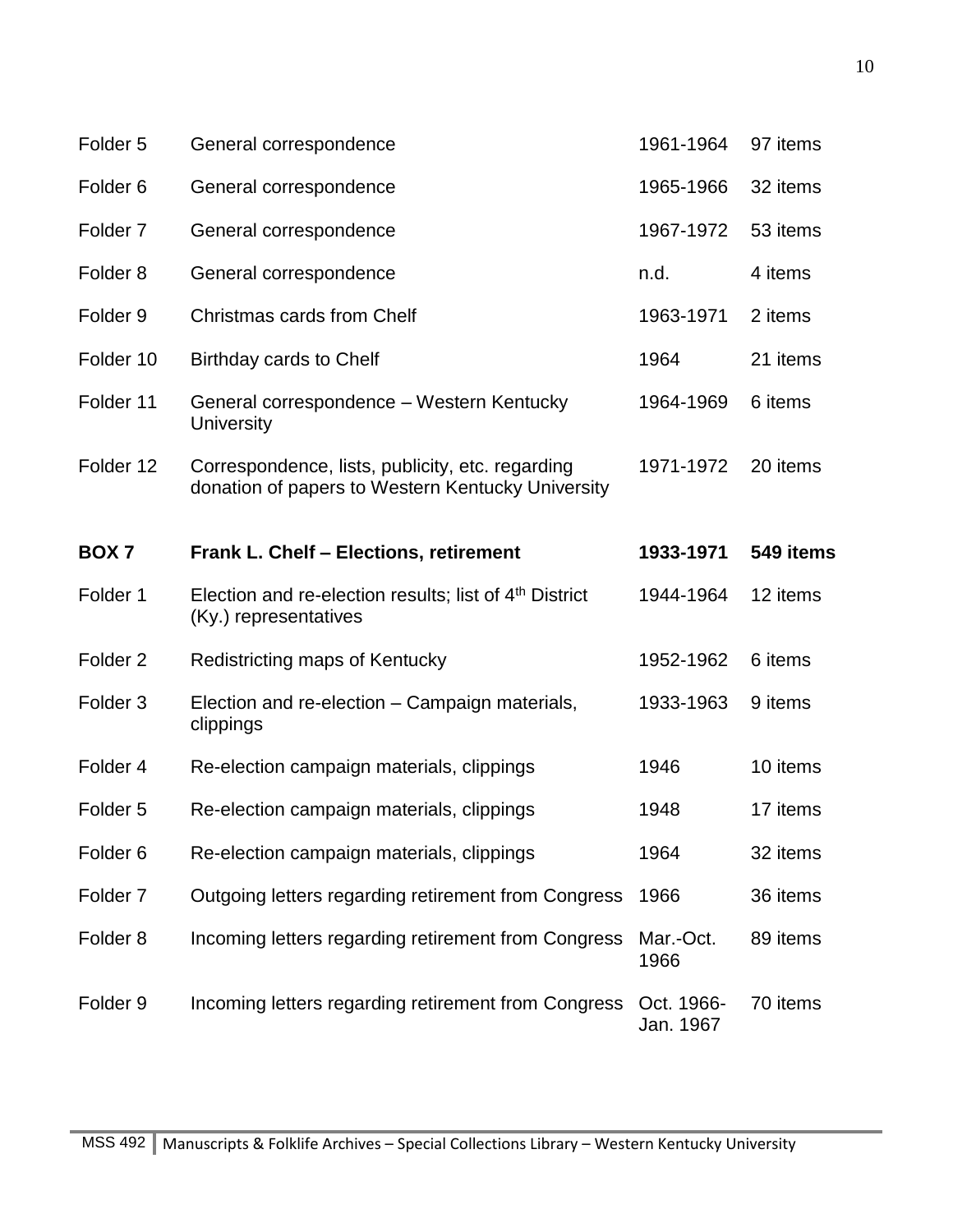| Folder 10           | Correspondence regarding nomination and<br>campaign for Congress in place of deceased<br>candidate John Moloney | 1966       | 115 items |
|---------------------|-----------------------------------------------------------------------------------------------------------------|------------|-----------|
| Folder 11           | District of Columbia law license and related<br>correspondence                                                  | 1966       | 8 items   |
| Folder 12           | Correspondence, thank-you letters - Testimonial<br>dinner, Elizabethtown, Kentucky, 14 November                 | 1966       | 114 items |
| Folder 13           | Former Members of Congress, Inc. - Minutes,<br>correspondence, etc.                                             | 1970-1971  | 31 items  |
| BOX 8               | <b>Frank L. Chelf - Miscellaneous</b>                                                                           | 1944-1971  | 93 items  |
| Folder 1            | Lists of $4th$ District (Ky.) appointees to military<br>service academies                                       | 1944-1966  | 3 items   |
| Folder <sub>2</sub> | Congressional directories (pictorial)                                                                           | 1945, 1965 | 2 items   |
| Folder <sub>3</sub> | Passports, applications, travel documents                                                                       | 1955-1966  | 18 items  |
| Folder 4            | Miscellaneous speeches of Chelf                                                                                 | 1956-1971  | 4 items   |
| Folder <sub>5</sub> | Deed to Chelf from Abraham Lincoln Birthplace<br><b>Lands Corporation</b>                                       | 1959       | 1 item    |
| Folder <sub>6</sub> | Correspondence - St. Mary's College, St. Mary,<br>Kentucky                                                      | 1961-1969  | 11 items  |
| Folder <sub>7</sub> | Correspondence - Trust fund for Elizabethtown<br><b>High School honor student</b>                               | 1961       | 3 items   |
| Folder <sub>8</sub> | Guest book - Washington, D. C. office                                                                           | 1959-1966  | 1 item    |
| Folder <sub>9</sub> | Guest book - Washington, D. C. office                                                                           | 1966       | 1 item    |
| Folder 10           | Commemorative stamps and covers; first day issues                                                               | 1959-1966  | 12 items  |
| Folder 11           | Lincoln Sesquicentennial commemorative stamps                                                                   | 1959       | 2 items   |
| Folder 12           | Autographed currency                                                                                            | n.d.       | 20 items  |
| Folder 13           | Miscellaneous printed matter                                                                                    | 1948-1966  | 7 items   |
|                     |                                                                                                                 |            |           |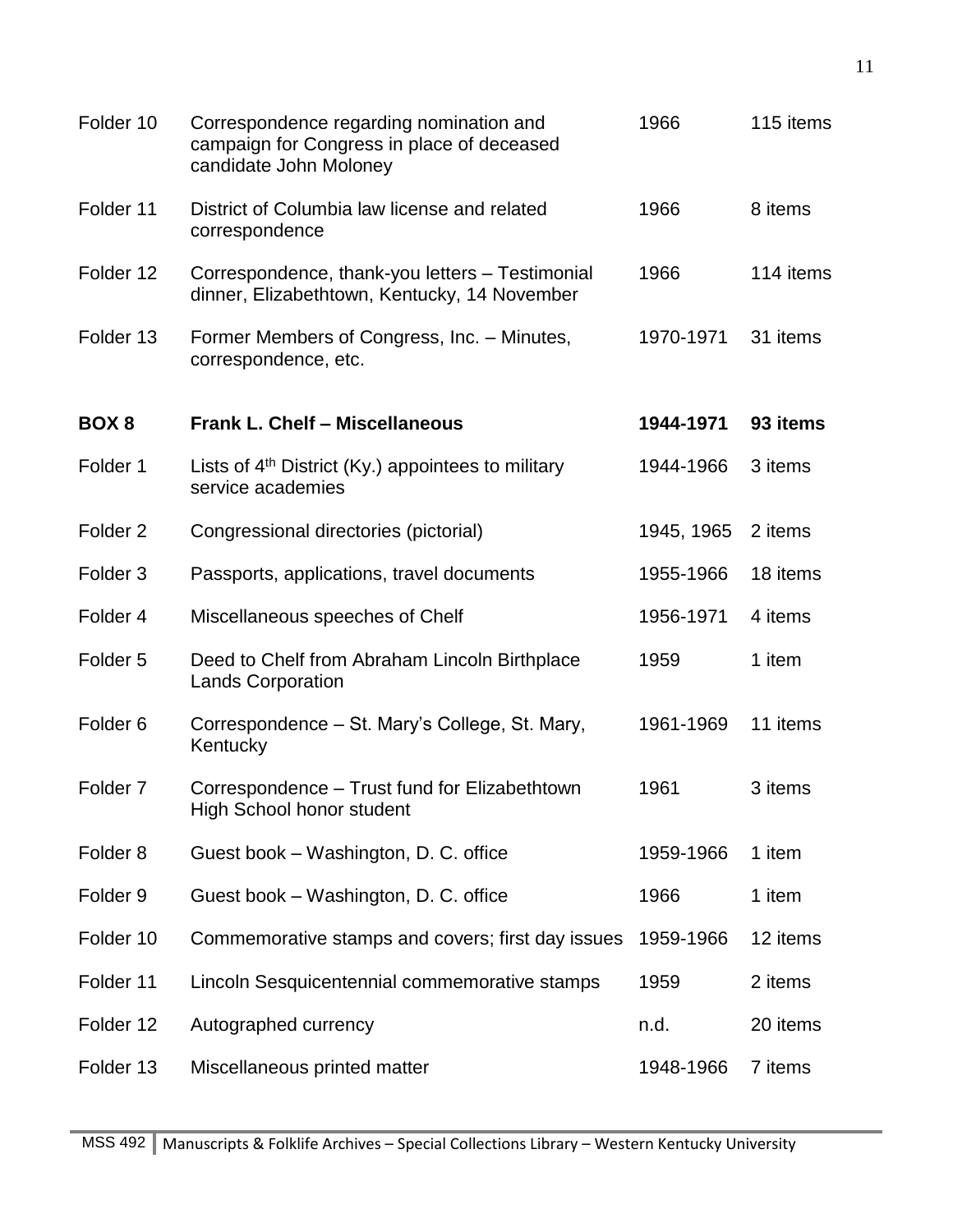| Folder 14           | Oversized material (shelved in C1-D6,#10)                                                                                                  | 1931-1966                      | 8 items                              |
|---------------------|--------------------------------------------------------------------------------------------------------------------------------------------|--------------------------------|--------------------------------------|
| BOX <sub>9</sub>    | <b>Frank L. Chelf - Photographs</b>                                                                                                        | 1920-1976                      | 239 items                            |
| Folder 1            | Photographs - Youth                                                                                                                        | 1920-1928                      | 2 items                              |
| Folder <sub>2</sub> | Photographs - Allen murder case                                                                                                            | 1941                           | 7 items                              |
| Folder <sub>3</sub> | Photographs – Family, home, cemetery markers                                                                                               | 1944-1965                      | 6 items                              |
| Folder 4            | Photographs - Overseas travel                                                                                                              | July-Aug.<br>1945              | 34 items                             |
| Folder <sub>5</sub> | Photographs - Campaign billboards                                                                                                          | 1946-1964                      | 4 items                              |
| Folder <sub>6</sub> | Photographs – Chelf playing harmonica                                                                                                      | 1957-1961                      | 3 items                              |
| Folder <sub>7</sub> | Photographs - Chelf with Jane Russell                                                                                                      | 1960-1965                      | 10 items                             |
| Folder <sub>8</sub> | Photographs - Chelf in his office                                                                                                          | 1966                           | 3 items                              |
| Folder <sub>9</sub> | Photographs - Miscellaneous                                                                                                                | 1945-1949                      | 13 items                             |
| Folder 10           | Photographs - Miscellaneous                                                                                                                | 1950-1962                      | 32 items                             |
| Folder 11           | Photographs - Miscellaneous                                                                                                                | 1963-1971                      | 23 items                             |
| Folder 12           | Photographs - Miscellaneous                                                                                                                | n.d.                           | 7 items                              |
| Folder 13           | Photograph (engraving) and negative - Chelf<br>and Harry S. Truman                                                                         | 1948, n.d.                     | 2 items                              |
| Folder 14           | Photographs – Politicians and public figures<br>(some autographed)                                                                         | 1947-1976                      | 49 items                             |
| Folder 15           | Photographs - Opening of Frank L. Chelf<br>Collection, Kentucky Building, WKU                                                              | 1971                           | 44 items                             |
| <b>BOX 10</b>       | Frank L. Chelf - Audiotape reels                                                                                                           | 1956-1964                      | 22 items                             |
|                     | Personalities in Government: Chelf (Mar. 1)<br>Tax speech, Part 1 (Mar. 4)<br>Hardinsburg Rally (Nov. 2)<br>Alben Barkley Memorial, Reel 1 | 1956<br>1956<br>1956<br>[1956] | 1 item<br>1 item<br>1 item<br>1 item |
|                     |                                                                                                                                            |                                |                                      |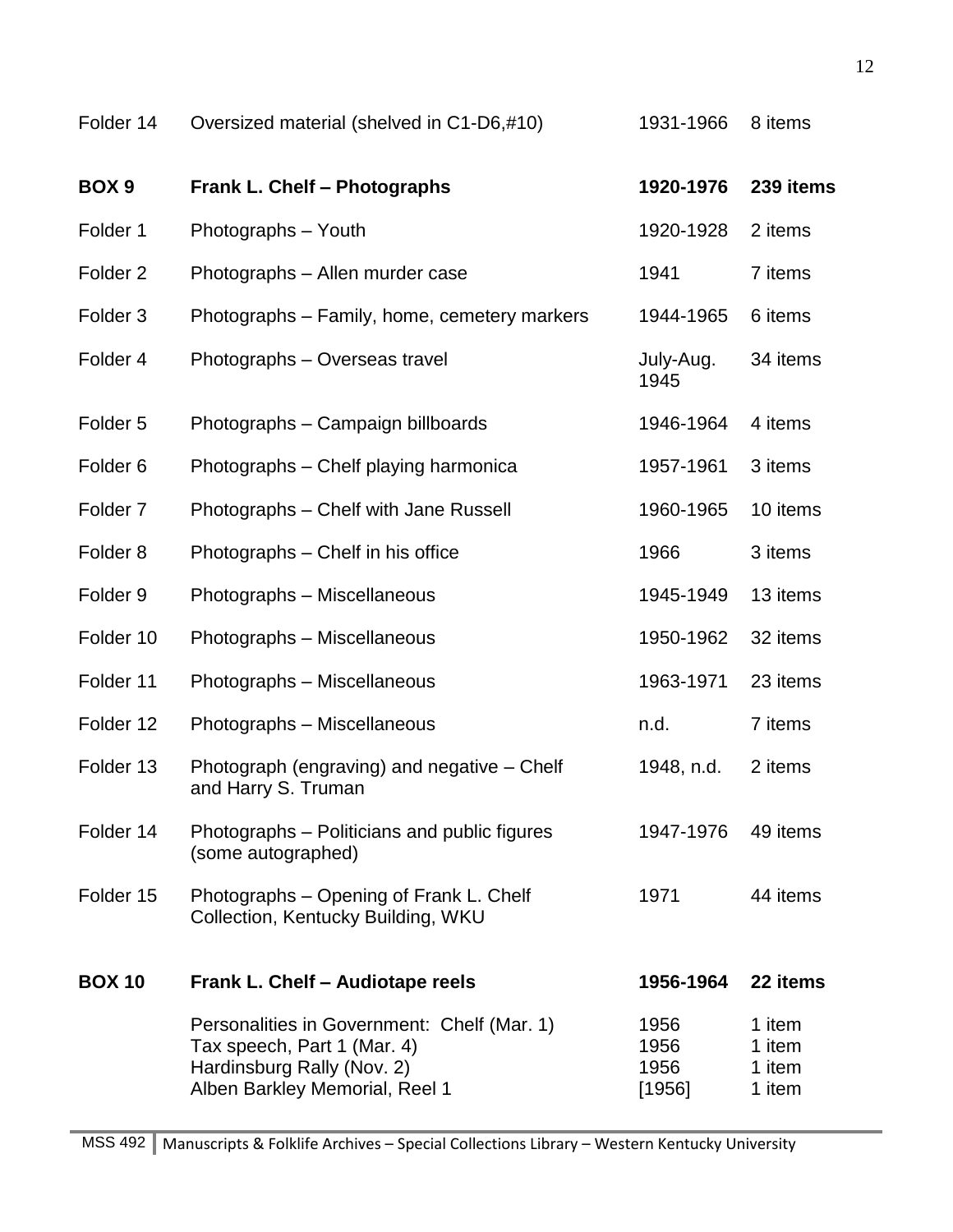|               | Alben Barkley Memorial, Reel 2                                       | [1956]    | 1 item   |
|---------------|----------------------------------------------------------------------|-----------|----------|
|               | May campaign, Tape 1 (May 19; 8 min.)                                | 1958      | 1 item   |
|               | May campaign, Tape 2 (May 19; 5 min.)                                | 1958      | 1 item   |
|               | May campaign (May 19; 5 min.)                                        | 1958      | 1 item   |
|               | May primary (May 27; 8 min.)                                         | 1958      | 1 item   |
|               | WBRT radio speech (Oct. 2; 5 min.)                                   | 1958      | 1 item   |
|               | Speech at United States Information Service,                         | 1959      | 1 item   |
|               | The Hague Auditorium, Part 1 (Feb. 12)                               |           |          |
|               | Speech at United States Information Service,                         | 1959      | 1 item   |
|               | The Hague Auditorium, Part 2 (Feb. 12)                               |           |          |
|               | Special Frank Chelf tape (Mar. 4)                                    | 1960      | 1 item   |
|               | Interview on United Press International re:                          | 1961      | 1 item   |
|               | increase in House of Representatives (Feb. 3)                        |           |          |
|               | Wage and hour discussion with J. T. Whitlock<br>(Mar. 1)             | 1961      | 1 item   |
|               | Northern Kentucky speech, Reel 1 (May 15; 6 min.)                    | 1962      | 1 item   |
|               | Northern Kentucky speech, Reel 2 (May 16; 5 min.)                    | 1962      | 1 item   |
|               | Central Kentucky radio speech, Reel 1 (May 17;                       | 1962      | 1 item   |
|               | $5 \text{ min.}$ )                                                   |           |          |
|               | Central Kentucky radio speech, Reel 2 (May 18;<br>$6 \text{ min.}$ ) | 1962      | 1 item   |
|               | Central Kentucky spot on WHAS, WAVE (May 20;<br>1 min.)              | 1962      | 1 item   |
|               | May primary (May 26)                                                 | 1964      | 1 item   |
|               | Chelf talk: "No political ident." (Aug. 31; 5 min.)                  | 1964      | 1 item   |
| <b>BOX 11</b> | Frank L. Chelf - Audiotape reels                                     | 1965-1971 | 17 items |
|               |                                                                      |           |          |
|               | Winston Churchill speech (Jan. 25; 8 min.)                           | 1965      | 1 item   |
|               | Mutual Broadcasting Company, Jim Hall, on                            | 1966      | 1 item   |
|               | four-year House terms (Feb. 15)                                      |           |          |
|               | "Swan song" speech, Elizabethtown (Nov. 14)                          | 1966      | 1 item   |
|               | Comments on Bert Combs candidacy for                                 | 1971      | 1 item   |
|               | governor (May)                                                       |           |          |
|               | Winston Churchill speech; Jim Hall on four-year                      | 1971      | 1 item   |
|               | House terms; Personalities in Government                             |           |          |
|               | (Sept.)                                                              |           |          |
|               | Political program (June 30; 2 X 5 min.)                              | n.y.      | 1 item   |
|               | WBRT Bardstown (Sept. 15; 2 X 5 min.)                                | n.y.      | 1 item   |
|               | WLBN, Springfield Courthouse (Nov. 5)                                | n.y.      | 1 item   |
|               | Clyde Middleton - Senator Morton endorsement<br>(1 min.)             | n.d.      | 1 item   |
|               | WBRT Bardstown spots (3 X 1 min.)                                    | n.d.      | 1 item   |
|               | Representatives McClory and Chelf (15 min.)                          | n.d.      | 1 item   |
|               | WLBN program, "more by J. T. W[hitlock]" (5 min.)                    | n.d.      | 1 item   |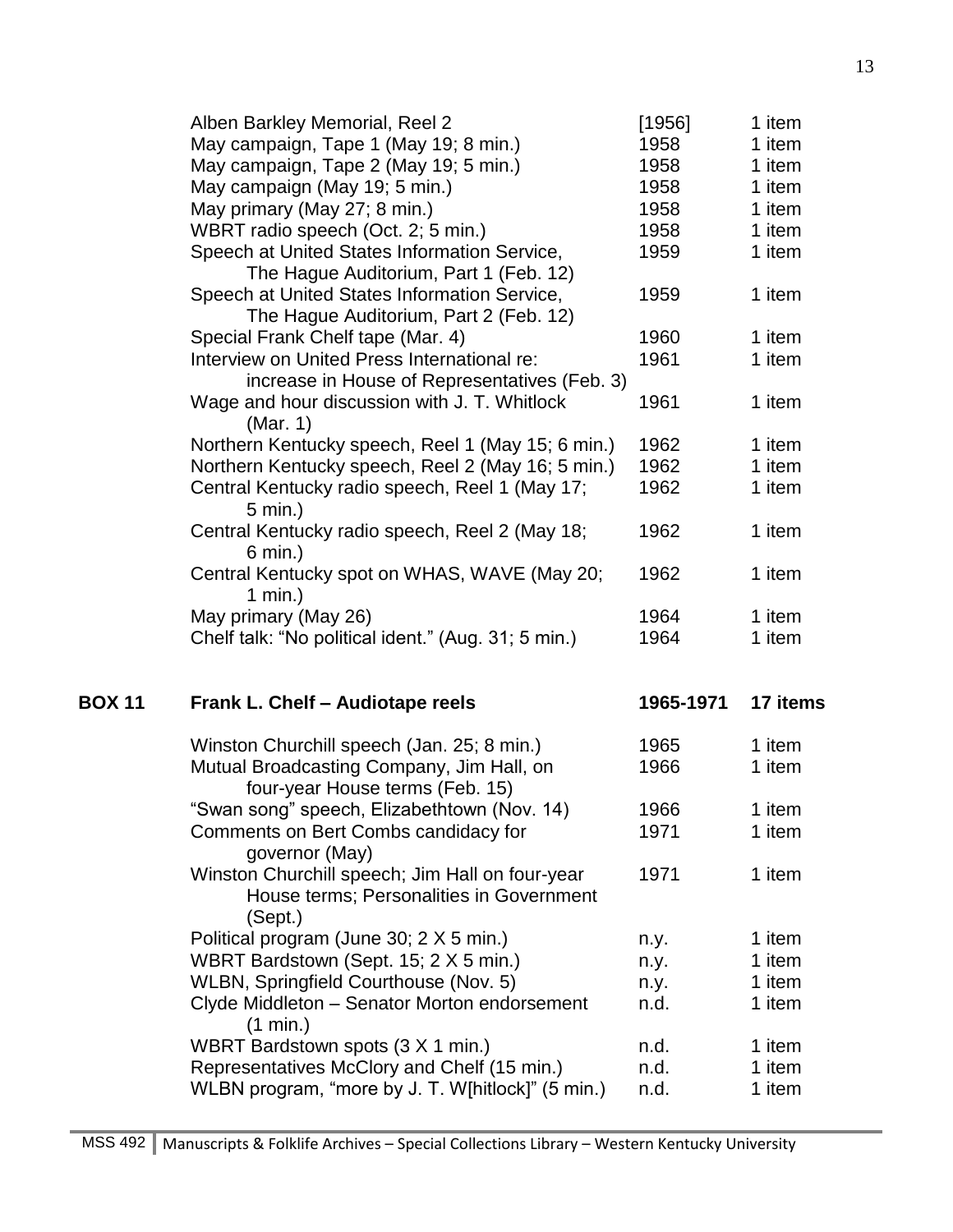|                     | Clyde Middleton<br>Southern Kentucky spots (1 min.)<br>WCKY Cincinnati spots (3 min.)<br>Representative Chelf (8 min.)<br>First direct distance dialing call in Shelbyville,<br>Kentucky to Chelf in Washington, D.C. | n.d.<br>n.d.<br>n.d.<br>n.d.<br>n.d. | 1 item<br>1 item<br>1 item<br>1 item<br>1 item |
|---------------------|-----------------------------------------------------------------------------------------------------------------------------------------------------------------------------------------------------------------------|--------------------------------------|------------------------------------------------|
| <b>BOX 12</b>       | Frank L. Chelf - Dictaphone tapes, film reels                                                                                                                                                                         | 1952-1965                            | 47 items                                       |
| Folder 1            | Dictaphone tapes                                                                                                                                                                                                      | 1955                                 | 5 items                                        |
| Folder <sub>2</sub> | Dictaphone tapes                                                                                                                                                                                                      | 1955                                 | 1 item                                         |
| Folder <sub>3</sub> | Dictaphone tapes                                                                                                                                                                                                      | 1956                                 | 4 items                                        |
| Folder 4            | Dictaphone tapes                                                                                                                                                                                                      | 1957                                 | 5 items                                        |
| Folder <sub>5</sub> | Dictaphone tapes                                                                                                                                                                                                      | 1958-1959                            | 2 items                                        |
| Folder <sub>6</sub> | Dictaphone tapes                                                                                                                                                                                                      | 1963                                 | 6 items                                        |
| Folder <sub>7</sub> | Dictaphone tapes                                                                                                                                                                                                      | 1963                                 | 2 items                                        |
| Folder <sub>8</sub> | Dictaphone tapes                                                                                                                                                                                                      | 1964                                 | 4 items                                        |
| Folder <sub>9</sub> | Dictaphone tapes                                                                                                                                                                                                      | 1965                                 | 9 items                                        |
| Folder 10           | 16 mm. film reel of statement for NBC,<br>22 February 1952                                                                                                                                                            | 1952                                 | 1 item                                         |
| Folder 11           | 16 mm. film reel, Chelf and Congressman Brown,<br>WLW-TV                                                                                                                                                              | 1954                                 | 1 item                                         |
| Folder 12           | 16 mm, film reel of Chelf interview with David<br>Brinkley (NBC Camel Caravan), 23 June 1955,<br>regarding ex-Presidents as Senators                                                                                  | 1955                                 | 1 item                                         |
| Folder 13           | 16 mm. film reel regarding bill for ex-Presidents<br>as Senators, June 1955                                                                                                                                           | 1955                                 | 1 item                                         |
| Folder 14           | 16 mm. film reel, Citizens for Chelf                                                                                                                                                                                  | 1960                                 | 1 item                                         |
| Folder 15           | 16 mm. film reel, WHAS spot, 17 May 1962                                                                                                                                                                              | 1962                                 | 1 item                                         |
| Folder 16           | 16 mm. film reels, Louisville                                                                                                                                                                                         | n.d.                                 | 2 items                                        |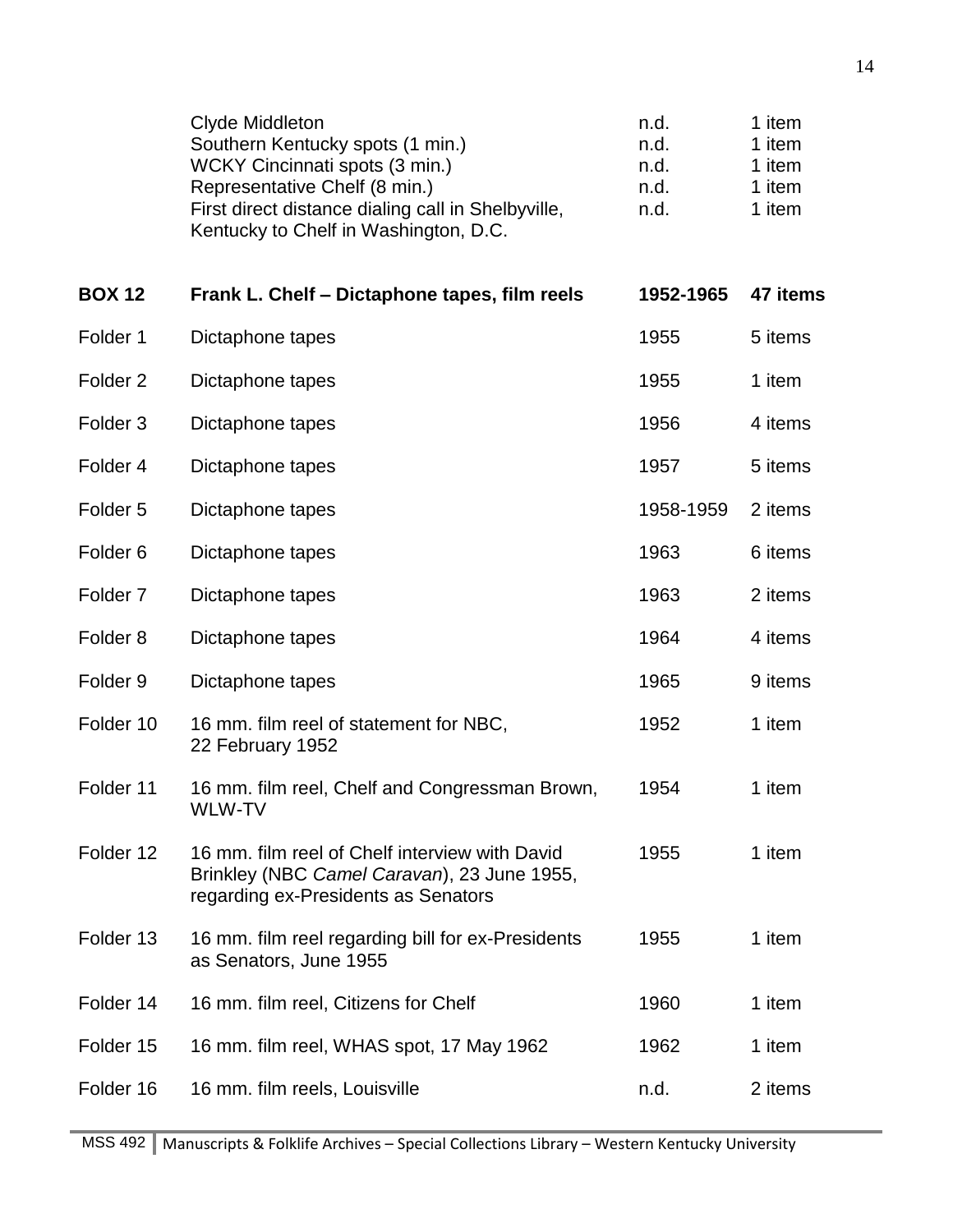| Folder 17           | 16 mm. film reel, unidentified                                                                                                                    | n.d.               | 1 item   |
|---------------------|---------------------------------------------------------------------------------------------------------------------------------------------------|--------------------|----------|
| <b>BOX 13</b>       | Frank L. Chelf - Miscellaneous; oversized                                                                                                         | 1931-1971          | 61 items |
| Folder 1            | Cigarette package with notation regarding Queen<br>Juliana of the Netherlands                                                                     | 1951               | 1 item   |
| Folder <sub>2</sub> | Wooden crucifix and Christmas note from Abbey<br>of Gethsemani                                                                                    | 1954               | 2 items  |
| Folder <sub>3</sub> | Signing pen for bill granting honorary U.S.<br>citizenship to Winston Churchill                                                                   | 1963               | 1 item   |
| Folder 4            | Kennedy half-dollar and 1965 quarter, with letters<br>from Lyndon B. Johnson                                                                      | 1964, 1965         | 4 items  |
| Folder <sub>5</sub> | Nomination and election certificates                                                                                                              | 1944-1964          | 14 items |
| Folder <sub>6</sub> | <b>Kentucky Colonel certificates</b>                                                                                                              | 1951, 1963         | 2 items  |
| Folder <sub>7</sub> | Sketches of Chelf; political cartoons                                                                                                             | 1952-1960,<br>n.d. | 7 items  |
| Folder <sub>8</sub> | Photographs                                                                                                                                       | 1945-1956,<br>n.d. | 8 items  |
| Folder <sub>9</sub> | Miscellaneous certificates, posters                                                                                                               | 1962-1971,<br>n.d. | 5 items  |
| Folder 10           | Cumberland University debating society diploma;<br>Kentucky bar admission certificates; U.S. District<br>Court (D.C) certificate of qualification | 1931-1966          | 4 items  |
| Folder 11           | Campaign speeches (78 r.p.m. audiodisc)                                                                                                           | 1944               | 1 item   |
| Folder 12           | Taylor County Fair speech (78 r.p.m. audiodisc)                                                                                                   | 1952               | 4 items  |
| Folder 13           | October 25, 1952 political speech (78 r.p.m.<br>audiodisc)                                                                                        | 1952               | 4 items  |
| Folder 14           | Unidentified speeches (78 r.p.m. audiodisc)                                                                                                       | n.d.               | 4 items  |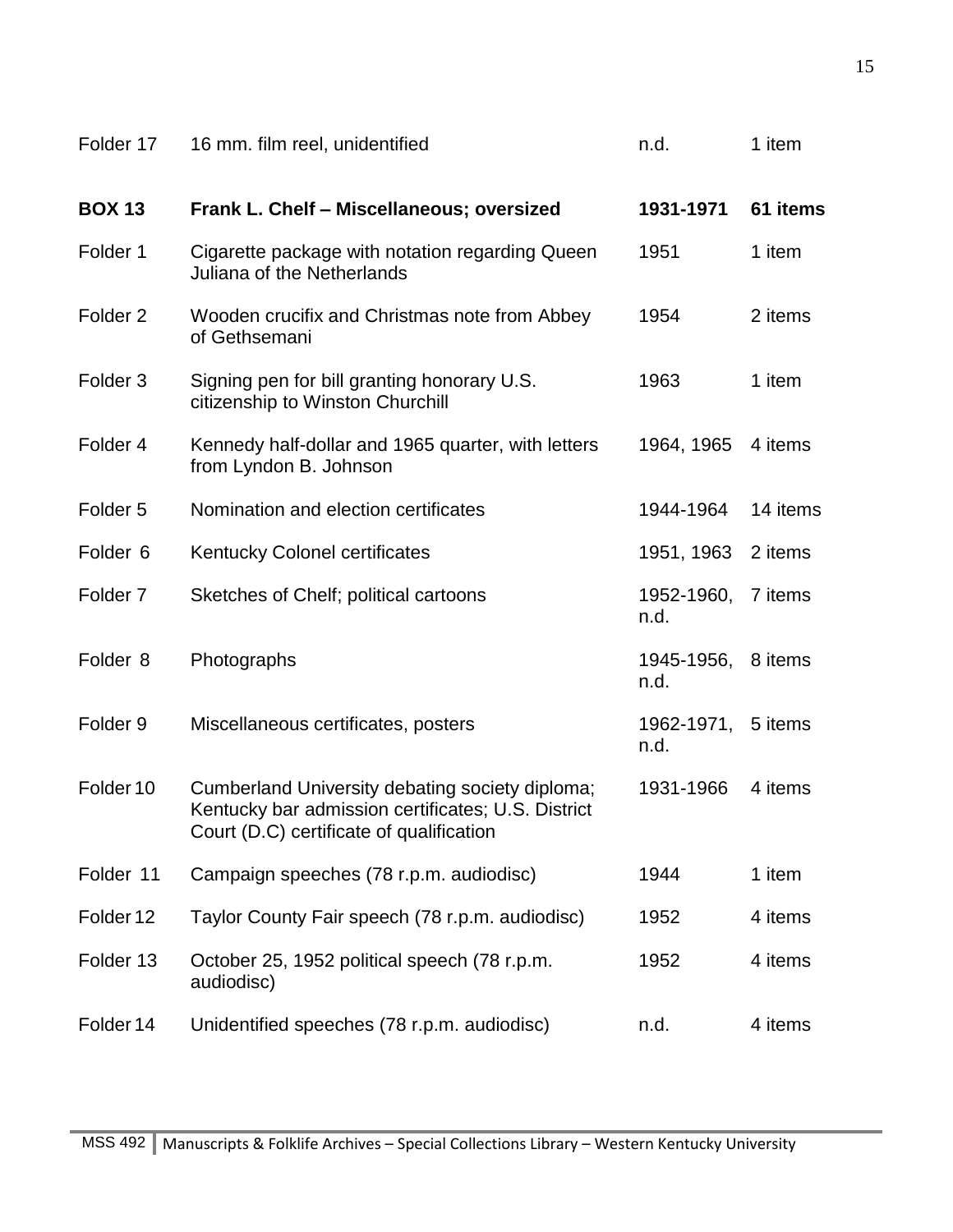| <b>BOX 14</b>       | <b>Frank L. Chelf - Scrapbooks</b> | 1944-1953 | 2 items  |
|---------------------|------------------------------------|-----------|----------|
| Folder 1            | Scrapbook                          | 1944-1953 | 1 item   |
| Folder <sub>2</sub> | Scrapbook                          | 1952      | 1 item   |
| <b>BOX 15</b>       | <b>Frank L. Chelf - Scrapbooks</b> | 1952-1959 | 3 items  |
| Folder 1            | Scrapbook                          | 1952      | 1 item   |
| Folder <sub>2</sub> | Scrapbook                          | 1952-1954 | 1 item   |
| Folder <sub>3</sub> | Scrapbook                          | 1953-1959 | 1 item   |
| <b>BOX 16</b>       | <b>Frank L. Chelf - Scrapbooks</b> | 1951-1966 | 97 items |
| Folder 1            | Scrapbook                          | 1959-1963 | 1 item   |
| Folder <sub>2</sub> | Scrapbook                          | 1966      | 1 item   |
| Folder <sub>3</sub> | Loose clippings from scrapbooks    | 1951-1966 | 95 items |

# *BIBLIOGRAPHIC RECORD*

|     | MSS CHELF, Frank Leslie, | 1897-1994 |
|-----|--------------------------|-----------|
| 492 | 1907-1982                |           |

Correspondence, photographs, scrapbooks, audiotapes, film and miscellaneous material relating primarily to the political career of Democrat Frank L. Chelf, who represented Kentucky's Fourth District in the U.S. House of Representatives from 1944-1966. Includes Chelf's voting record and bills, research and speeches related to his legislative interests. 16 boxes. 140 folders. 2,559 items. Originals,

photocopies, photographs, audiotapes, film. 1971.1.58

# *SUBJECT ANALYTICS*

Abbey of Our Lady of Gethsemani – Trappist – Relating to B13,F2 Abrams, Creighton Williams, Jr., 1916-1974 – Correspondence B6,F7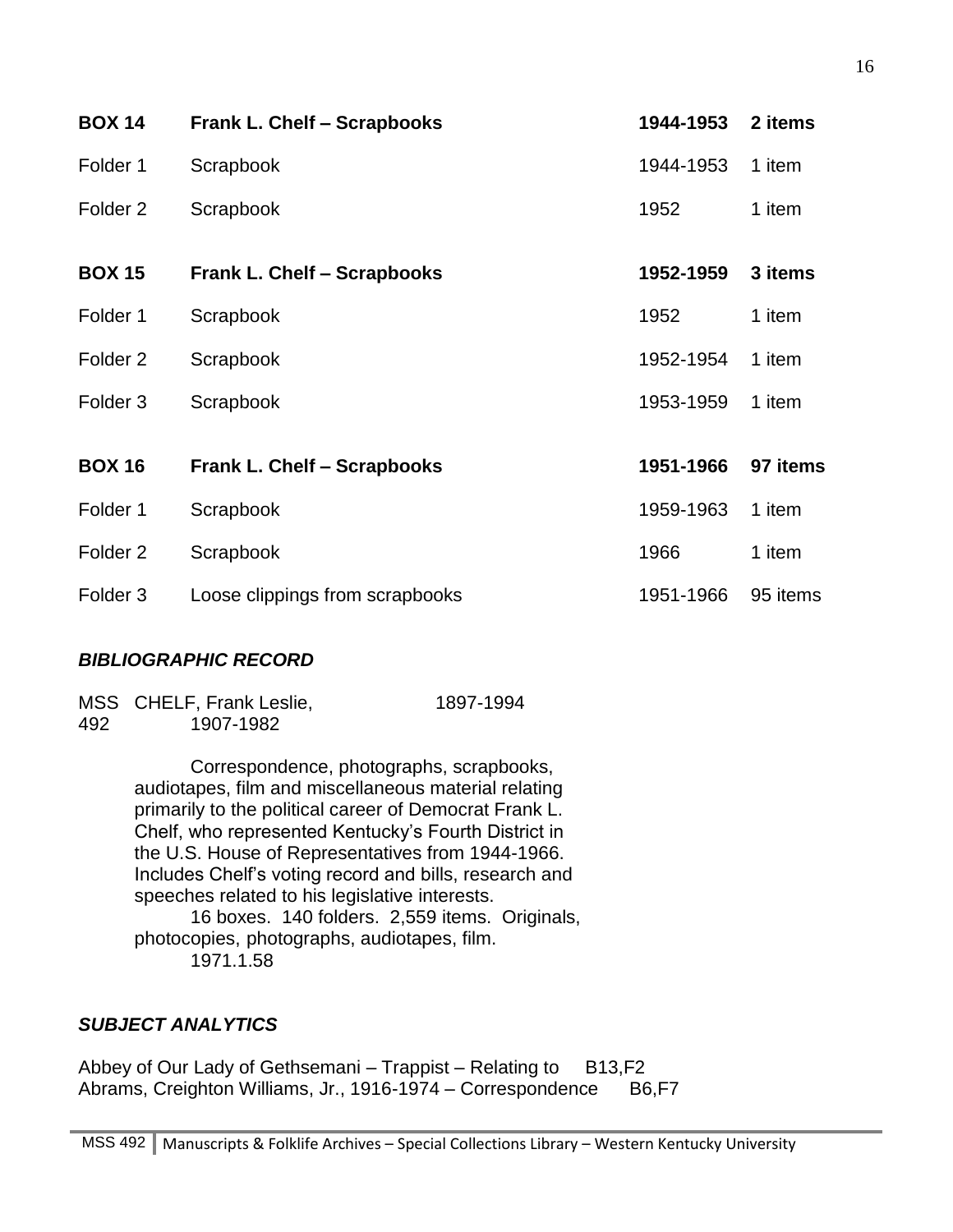Albert, Carl Bert, 1908-2000 B3,F3; B6,F7; B7,F9 Albert, Carl Bert, 1908-2000 – Photograph  $B9, F14$ Allen, Talbot – Relating to  $B1,F5$ Atomic energy,  $1964 - Relating to$  B5, F11 Automobiles – Safety – Legislation, 1966 B3, F4; B4, F12 Bale, Ruth E., d. 2003 – Relating to  $B1,F3$ Barkley, Alben William, 1877-1956 – Correspondence B2, F3, 4; B6, F4 Barkley, Alben William, 1877-1956 – Photographs B9,F10 Barkely, Elizabeth Jane Rucker (Hadley), 1911-1964 – Photographs B9, F10 Belgium – Travel and description,  $1945$  B1, F7 Bingham, George Barry, Sr., 1906-1988 – Correspondence B2, F3; B7, F9, 10 Birthday cards, 1964 B6,F10 Boggs, Thomas Hale, Sr., 1914-1973 B6, F7; B7, F10 Boggs, Thomas Hale, Sr., 1914-1973 – Photograph B9, F14 Bolton, Francis Payne, 1885-1977 B6,F7 Boykin, Frank William, 1885-1969 B6,F5 Breathitt, Edward Thompson "Ned," Jr., 1924-2003 – Correspondence  $B6, F6, 7; B7, F7, 12$ Brown, John Young, Sr., 1900-1985 – Letter to  $B7, F10$ Brucker, Wilbur Marion, 1894-1968 – Correspondence B6, F4, 6 Bundy, McGeorge, 1919-1996 B3, F4 Carter, Tim Lee, 1910-1987 B7, F8, 12 Carter, Tim Lee, 1910-1987 - Photographs B9,F14 Cartoons and cartoonists B13,F7 Celler, Emanuel, 1888-1981 – Correspondence B3, F8-10 Cemeteries – Ryder Cemetery – Lebanon – Photographs B9,F3 Centre College – Danville – Fraternities and sororities, 1927 – Relating to B1,F6 Certificates – U.S. Army, 1944-1947 B1,  $F4$ Certificates – Court of Appeals, 1931 B13,F10 Certificates – U.S. District Court for the District of Columbia, 1966 B7,F11 Chelf family - Relating to B9,F3 Chelf, Frank, Jr., b. 1943 B6,F10 Chelf, Frank, Jr., b. 1943 – Photograph  $B9, F3$ Chelf, Frank, Jr., b.  $1943 -$ Relating to B1, F6 Chelf, Frank Leslie, 1907-1982 – Photographs B8,F3,14; B9,F1,2,4,6-13,15 Chelf, Margaret Louise (Rash), 1912-1984 – Letter to B6,F5 Chelf, Margaret Louise (Rash), 1912-1984 – Photographs  $B9, F3, 10, 15$ Chelf, Owen – Correspondence B7, F10 Chelf, Walter Brengle, 1904-1945 – Relating to  $B1,F3$ Chelf, Weeden Simpson "Weed," Sr., 1858-1913 B1, F2 Chelf, Weeden Simpson "Weed," Sr., 1858-1913 – Relating to  $B1, F2$ ; B9,F3 Christmas cards, 1963, 1971 B6,F9 Churchill, Winston Leonard Spencer, 1874-1965 B5, F7 Churchill, Winston Leonard Spencer, 1874-1965 – Relating to  $B4,F10; B5,F7; B13,F3,7$ Civil rights – Legislation, 1963-1966  $B4, F10, 12$ Clark, Tom Campbell, 1899-1977 – Correspondence B2,F2,3 Clifford, Clark McAdams, 1906-1998 – Correspondence B6, F7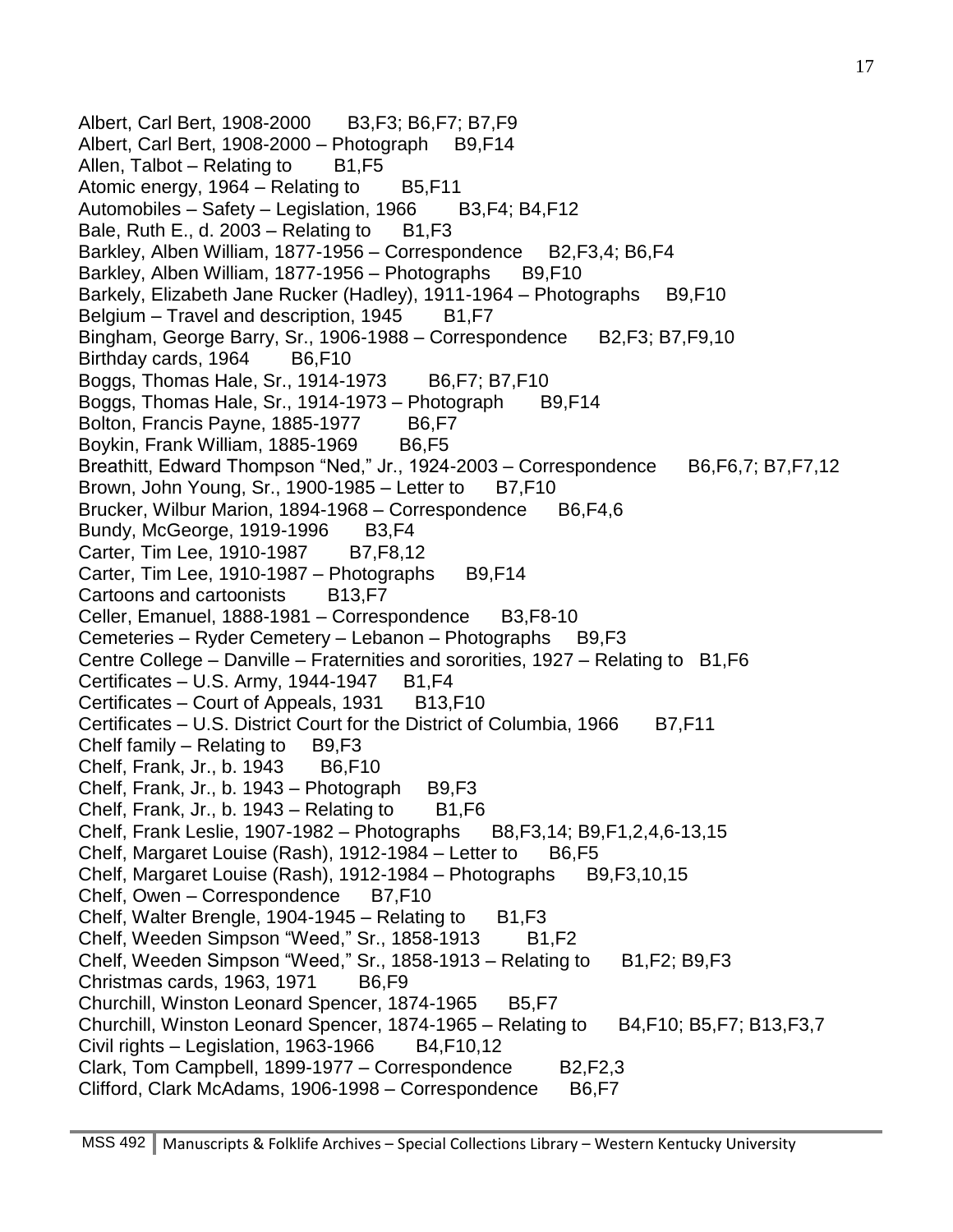Coinage, 1964-1965 B13, F4 Coinage – Relating to,  $1964-1965$  B5, F11 Combs, Bertram Thomas, 1911-1991 – Letters to  $B4,F7$ ; B5, F10; B7, F12 Combs, Bertram Thomas, 1911-1991 – Photograph B9,F14 Combs, Bertram Thomas, 1911-1991 – Relating to  $B8$ , F4 Constitutional amendments – United States – Relating to B3,F5-11; B4,F4,6,9,10,12; B7,F7,8; B8,F13 Cooper, John Sherman, 1901-1991 – Correspondence B7,F12 Cooper, John Sherman, 1901-1991 – Photograph B9, F14 Corman, James Charles, 1920-2000 – Relating to  $B8$ , F13 Crosby, Harry Lillis, Jr., "Bing," 1903-1977 B6,F6 Crowe, Guthrie F., 1910-2010 – Correspondence B6,F6; B7,F8,12 Crowe, Guthrie F., 1910-2010 – Photograph  $B9,F10$ Cumberland University – Lebanon, Tennessee – Relating to B8, F14; B13, F10 Daniel, Mary Margaret (Truman), 1924-2008 B5, F5 Daniel, Mary Margaret (Truman), 1924-2008 – Relating to  $B5,F5$ Daniels, Worth B., 1899-1978 – Correspondence B6, F4, 5; B7, F9 Debating societies, 1931 – Certificate B13,F10 de Gaulle, Charles, 1890-1970 – Comments about, 1965  $B1,F3$ Denmark – Travel and description, 1945 B1, F7 Diaries – Chelf, Frank Leslie, 1907-1982 B1, F7 Diplomas – Cumberland University – Lebanon, Tennessee, 1931 B8,F14 Dirksen, Everett McKinley, 1896-1969 – Correspondence B6,F7; B7,F9 Distilleries and distilling – Heaven Hill Distillery – Bardstown B6, F5 Dixon, Paul Rand, 1913-1996 – Correspondence B6, F7 Dole, Robert Joseph "Bob," b. 1923 B7, F8 Downing, Dero Goodman, 1921-2011 – Correspondence B6, F11, 12 Downing, Dero Goodman, 1921-2011 – Photographs B9, F15 Eisenhower, Dwight David, 1890-1969 – Correspondence B5, F6 Eisenhower, Dwight David, 1890-1969 – Photograph B9, F4, 12; B13, F8 Eisenhower, Dwight David, 1890-1969 – Relating to  $B6$ , F5 Elections and election campaigns, 1944-1964 B7, F1-6, 10; B9, F5; B13, F5, 9 Ervin, Samuel James "Sam," Jr., 1896-1985 B6, F7; B7, F9 Ford Foundation,  $1966 -$  Relating to B3, F4 Ford, Gerald Rudolph "Jerry," Jr., 1913 -2006 B6,F7 Ford, Gerald Rudolph "Jerry," Jr., 1913 -2006 - Photograph B9, F14 Ford, Henry, II, 1917-1987 – Correspondence B3, F4 Fort Knox – Photographs B9,F9,11 Fort Knox – Relating to  $B8$ , F14 Foster, Stephen Collins, 1826-1864 – Relating to B3,F1 Fox, Dom James, 1896-1987 B6,F6 France  $-$  Travel and description, 1945 B1, F7 Germany – Travel and description, 1945 B1, F7 Glenn, John Herschel, Jr., 1921-2016 – Relating to  $B4,F6$ Goldfarb, Jack A. – Correspondence B4,F8 Gore, Albert Arnold "AI," Sr., 1907-1998 B7, F8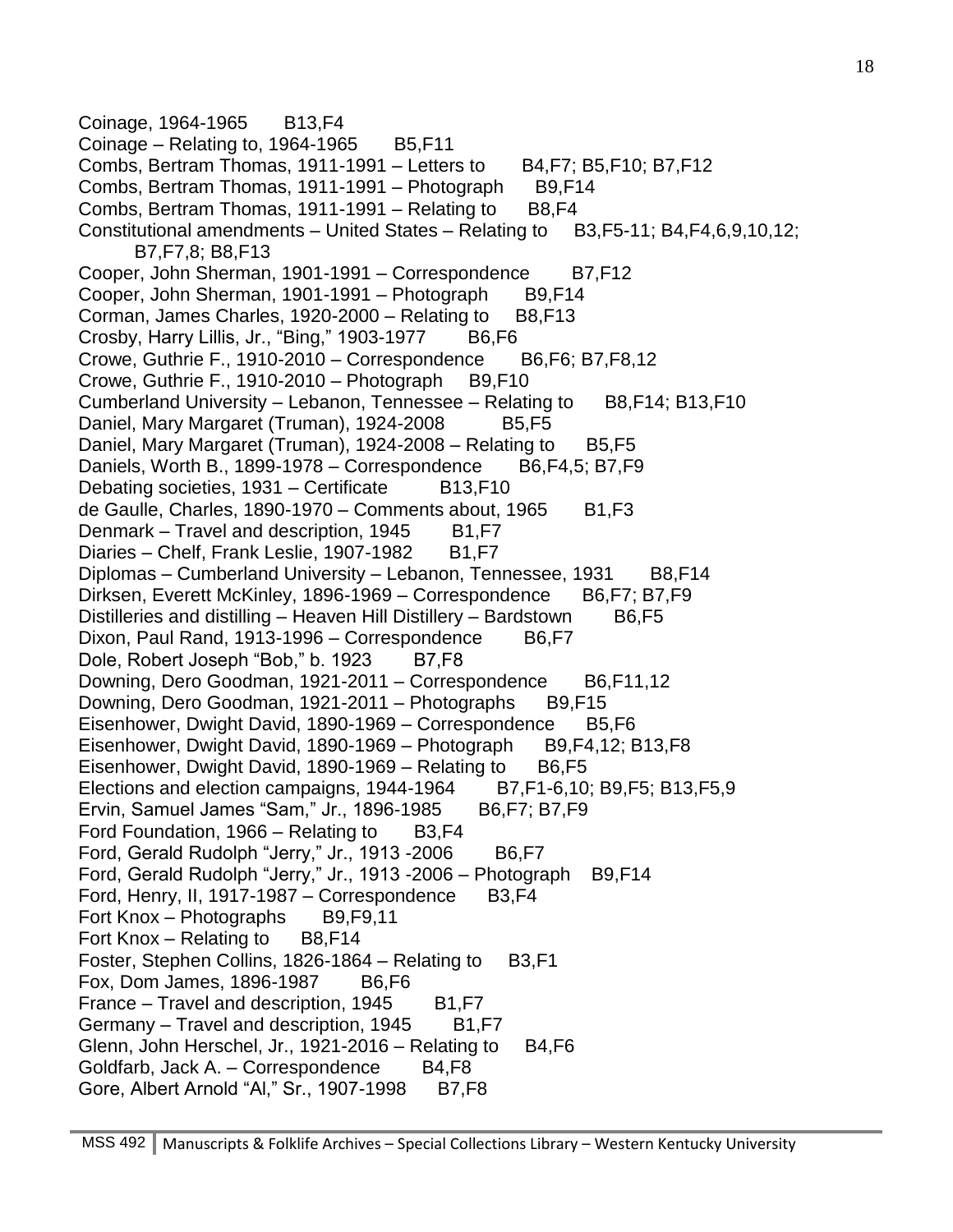Great Britain – Travel and description,  $1945$  B1, F7 Green, Lafayette, 1835-1907  $-$  Letter to B1, F2 Gruber, Mary Ellen (Chelf), 1900-1984 B1,F2; B6,F5 Guest books B8,F8,9 Halleck, Charles Abraham, 1900-1986 – Correspondence B6, F7 Hargan, Elmer L.  $-$  Letters to B7, F12 Harper, Robert Wells, 1900-1982 B6, F5; B7, F9 Harriman, William Averell, 1891-1986 B6,F5 Hayden, Carl Trumbull, 1877-1972 – Correspondence B3,F8 Hobson, John Peyton, 1850-1934 – Relating to  $B1, F2$ Honorable Order of Kentucky Colonels – Certificates, 1951, 1963 B13, F6 Hoover, Herbert Clark, 1874-1964 B6,F4 Hoover, Herbert Clark, 1874-1964 – Relating to  $B6$ , F5 Hoover, John Edgar, 1895-1972 B6,F7 Humphrey, Hubert Horatio, Jr., 1911-1978 – Correspondence B2, F4; B3, F8; B6, F6, 7 Humphrey, Hubert Horatio, Jr., 1911-1978 – Photograph B13, F8 Immigration and emigration – Relating to,  $1948-1965$  B1, F3; B4, F12; B5, F10; B8, F4, 10 Inauguration – Presidents, 1961  $\,$  B5,F8 Irzyk, Albin F. B1,F12 Italy – Travel and description,  $1945$  B1, F7 Johnson, Lyndon Baines, 1908-1973 – Correspondence B5, F11; B7, F10 Johnson, Lyndon Baines, 1908-1973 – Photographs B9, F11, 12, 14; B13, F8 Johnson, Lyndon Baines, 1908-1973 – Relating to  $B5, F11; B6, F1$ Juliana Louise Emma Marie Wilhelmina, Queen of the Netherlands, 1909-2004 – Relating to B1,F3; B8,F10; B13,F1 Katzenbach, Nicholas deBelleville, 1922-2012 B5,F11 Kennedy, Edward Moore "Ted," 1932-2009 – Correspondence B6, F7; B7, F9 Kennedy, Jacqueline Lee (Bouvier), 1929-1994 B5, F8 Kennedy, Jacqueline Lee (Bouvier), 1929-1994 – Photograph B8,F14 Kennedy, John Fitzgerald, 1917-1963 – Correspondence B3,F3; B5,F8 Kennedy, John Fitzgerald, 1917-1963 – Photographs B8,F14; B9,F10,12,14 Kennedy, John Fitzgerald, 1917-1963 – Relating to  $B5, F5, 8$ Kennedy, Robert Francis, 1925-1968 – Correspondence B6, F5; B7, F10 Kentucky Dam – Benton – Photograph, 1945 B13, F8 Ketcham, Henry King "Hank," 1920-2001 B13,F7 Laird, Melvin Robert, b. 1922 – Correspondence B6, F7; B7, F9 Lamme, Lillian, d. 1941 – Relating to  $B1, F5$ Lawyers – District of Columbia Lawyers – Marion County Lee, Robert Edward, 1807-1870 – Relating to  $B13,F9$ Legislation, 1945-1966 **Legislators** Lincoln, Abraham, 1809-1865 – Relating to  $B8,F5$ Lynch,  $Edit - Correspondence$  B5, F10 MacArthur, Douglas, 1880-1964 – Relating to  $B1,F3$ Makins, Roger Mellor, 1904-1996 B6,F4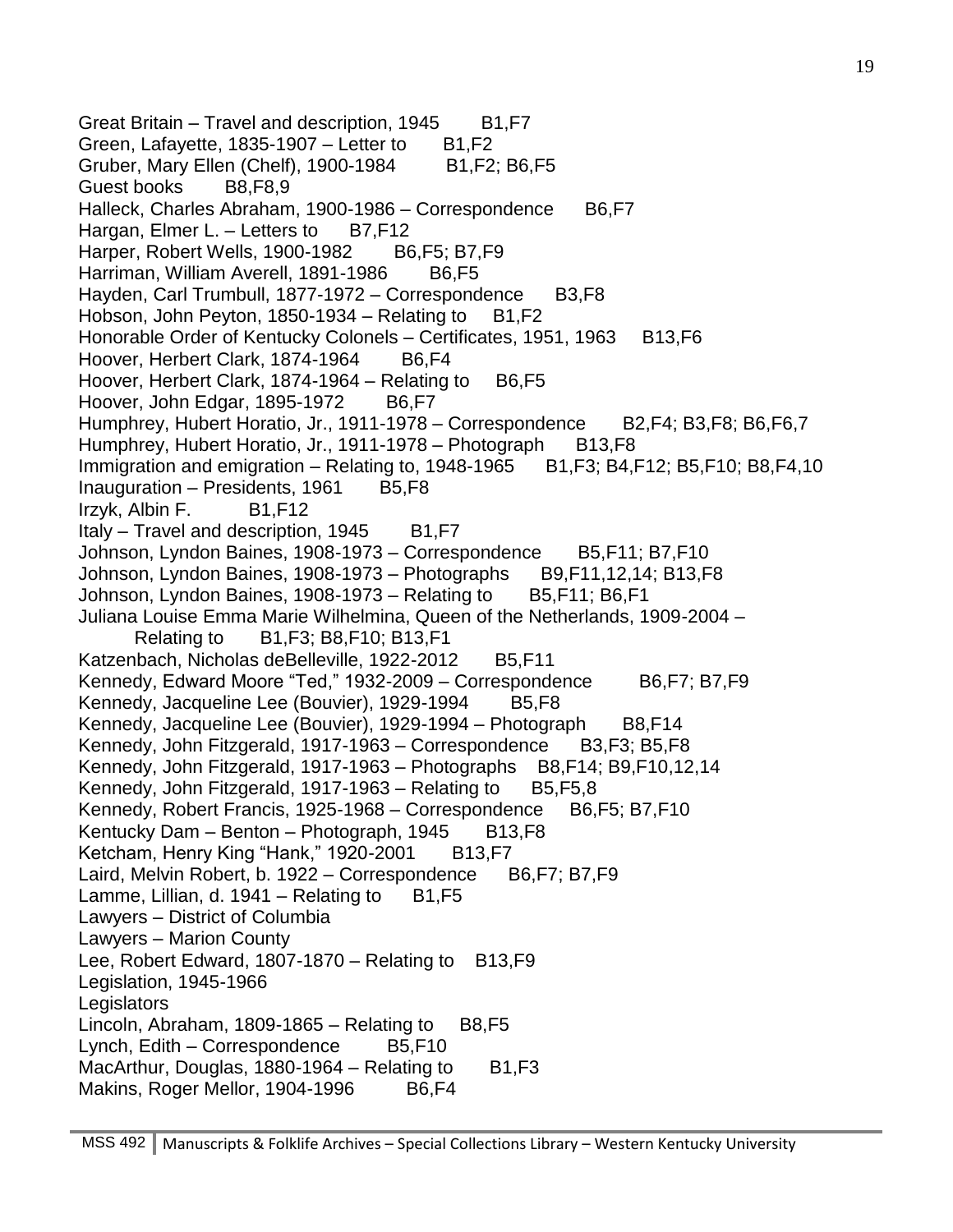Mammoth Cave National Park – Relating to, 1947-1948, 1955  $B4,F1;B6,F4$ Martin, Joseph William, Jr., 1884-1968 B6,F4 Martin, Joseph William, Jr., 1884-1968 – Photograph B9, F14 Masonic Widows and Orphans Home – Louisville – Relating to  $B1, F3, 5$ McCarthy, Eugene Joseph "Gene," 1916-2005 B7, F9 McCormack, John William, 1891-1980 – Correspondence B3,F3; B6,F2; B7,F12 McCormack, John William, 1891-1980 – Photograph B9, F14 McGovern, George Stanley, 1922-2012 B6,F7 Meany, William George, 1894-1980 B3,F3 Medals – Young American Medal for Bravery – Relating to B2; B4, F1; B5, F5 Medicare,  $1964 -$ Relating to B6, F5; B6, F8 Menus – House of Representatives Restaurant – Washington, D.C. B8, F13 Michel, Robert Henry "Bob," b. 1923 B6,F7 Mills, Wilbur Daigh, 1909-1992 B6, F7; B7, F8 Moloney, John J., 1904-1966 – Relating to B1, F3; B5, F11; B7, F10 Money – Algeria B8, F12 Money – Allied Military Currency B8, F12 Money – Belgium B8,F12 Money – Brazil B8,F12 Money – Canada B8, F12 Money – Denmark B8,F12 Money – England B8, F12 Money – France B8,F12 Money – Germany B8, F12 Money – Iceland  $B8$ , F12 Money – Ireland  $B8,F12$ Money – Italy  $BB, F12$ Money – Netherlands B8, F12 Money – Portugal B8, F12 Money – Scotland B8, F12 Money – Soviet Union B8, F12 Money – Sweden B8, F12 Morocco – Travel and description,  $1945$  B1, F7 Murders – Marion County, 1941  $B1,F5$ Murders – Marion County, 1941 – Photographs  $B9, F2$ Natcher, William Huston, 1909-1994 – Correspondence B6,F3; B6,F7; B7,F8,10,12 Natcher, William Huston, 1909-1994 – Photographs B9, F11, 12, 14 Natcher, William Huston, 1909-1994 – Relating to  $B6, F3$ ; B6, F8 Neal, Mary Julia, 1905-1995 B6, F12 Netherlands – Travel and description,  $1945$  B1, F7 Nixon, Richard Milhous, 1913-1994 – Correspondence B5, F9 Nixon, Richard Milhous, 1913-1994 – Photographs B9, F11, 14 Norway – Travel and description,  $1945$  B1, F7 Oatis, William Nathan, 1914-1997 – Relating to  $B1,F3$ Ordaz, Gustavo Diaz, 1911-1979 B6,F6 Ormsby-Gore, William David, 1918-1985 B6, F5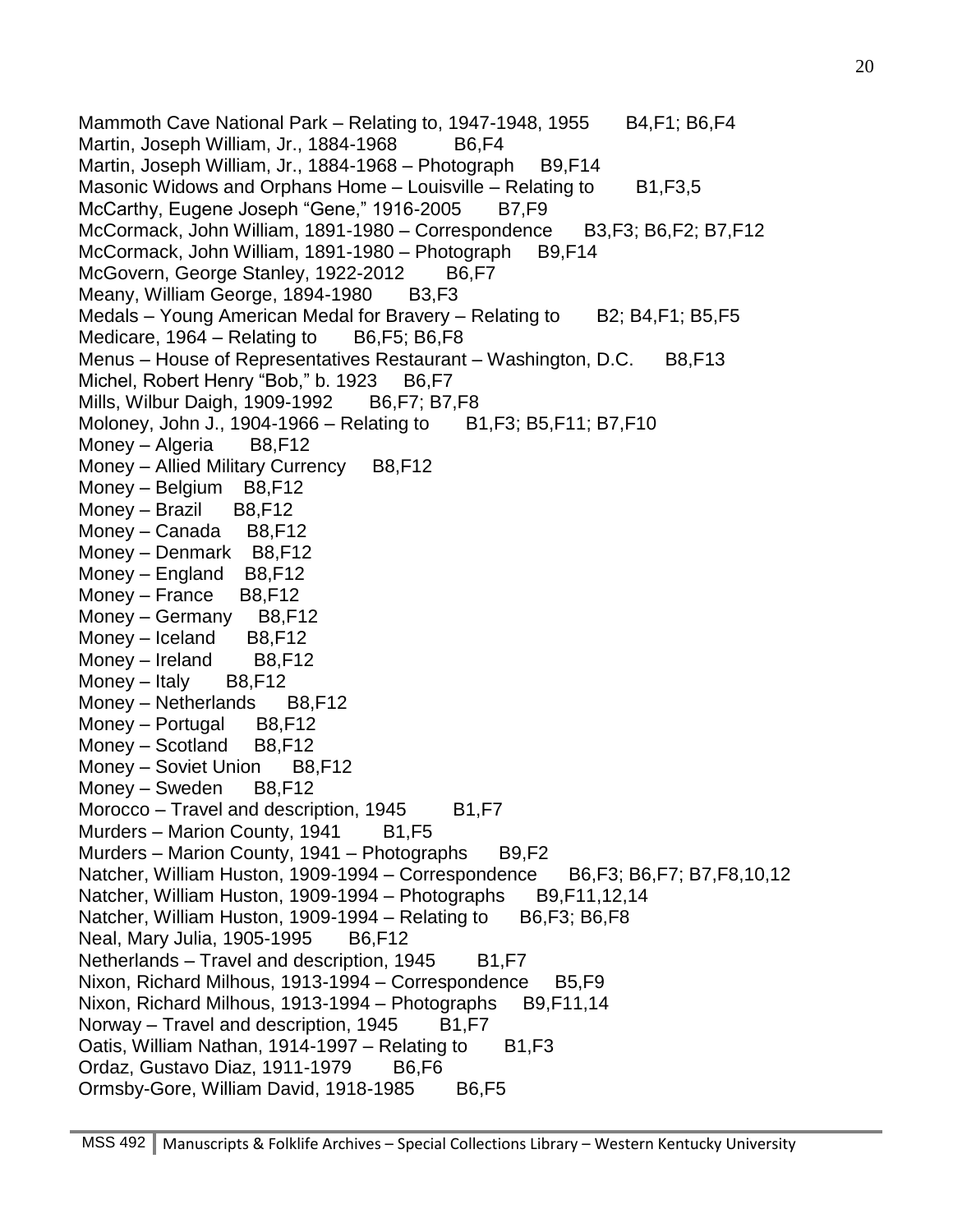Panama – Comments about, 1959 B5, F6; B6, F4 Panama Canal Zone – Comments about, 1966 B6,F6 Parks, Floyd Lavinius, 1896-1959 B6,F4 Passports, 1959, 1964 B8,F3 Pepper, Claude Denson, 1900-1989 B7, F8 Philately B8,F10-11 Poetry B6,F4 Polk, Caroline Jane (Chelf), b. 1938 – Photographs B9, F3, 15 Polk, Caroline Jane (Chelf), b. 1938 – Relating to B8, F4 Postage stamps – Greeley, Horace B8,F10 Postage stamps – Lincoln, Abraham B8, F11 Postage stamps – McDowell, Ephraim B8,F10 Postage stamps – Netherlands B8,F10 Public libraries – Hardin County – Relating to  $B6, F6, 7$ Rayburn, Samuel Taliaferro "Sam," 1882-1961 – Correspondence B6,F4; B6,F8; B7,F4 Rayburn, Samuel Taliaferro "Sam," 1882-1961 – Relating to B4, F6; B8, F10 Reed, George Windle Jr., 1900-1974 B6,F4 Religion,  $1964$  – Relating to B4, F10 Ridgway, Matthew Bunker, 1895-1993 B6,F4 Rivers, Lucius Mendel, 1905-1970 B6,F4 Robb, Lynda Bird (Johnson), b. 1944 – Comments about, 1964 B5, F11 Rogers, William Pierce, 1913-2001 – Correspondence B6, F7 Roosevelt, Franklin Delano, 1882-1945 – Photograph B9, F14; B13, F8 Rosenstein, Samuel M., 1909-1995 B6,F4 Rusk, David Dean, 1909-1994 B6, F6 Russell, Ernestine Jane Geraldine, 1921-2011 – Correspondence B5, F10 Russell, Ernestine Jane Geraldine, 1921-2011 - Photographs B9,F7 Russell, Ernestine Jane Geraldine, 1921-2011 – Relating to B5, F10 Silver question  $-$  Relating to, 1899 B1, F2 Simpson, Angela Bonnie (Chelf), b. 1940 – Photograph B9, F3 Snyder, Marion Eugene "Gene," 1928-2007 – Letter to B7, F10 Snyder, Marion Eugene "Gene," 1928-2007 - Photograph B9,F14 Snyder, W. S., Jr. B6,F5 Songs – Censorship, 1957 B3,F1; B4,F3; B8,F14 Soviet Union – Travel and description, 1945 B1, F7 Speeches, 1964-1965 – Johnson, Lyndon Baines, 1908-1973 B6, F1 St. Mary's College – St. Mary, Kentucky – Relating to  $B8,F6$ Stevenson, Adlai Ewing, II, 1900-1965 – Correspondence B6, F4 Stevenson, Adlai Ewing, II, 1900-1965 – Relating to B6,F6 Sweden – Travel and description, 1945 B1, F7 Swinford, Mac, 1899-1975 B6, F4; B7, F9 Taxation,  $1962-1963$  – Relating to B3, F3; B4, F10 Taylor, Maxwell Davenport, 1901-1987 – Correspondence B6,F5 Television programs,  $1960 -$ Relating to B2, F6; B5, F5 Thompson, Edwin Kelly, 1909-1993 – Correspondence B6, F11, 12 Thompson, Edwin Kelly, 1909-1993 – Photographs B9F15